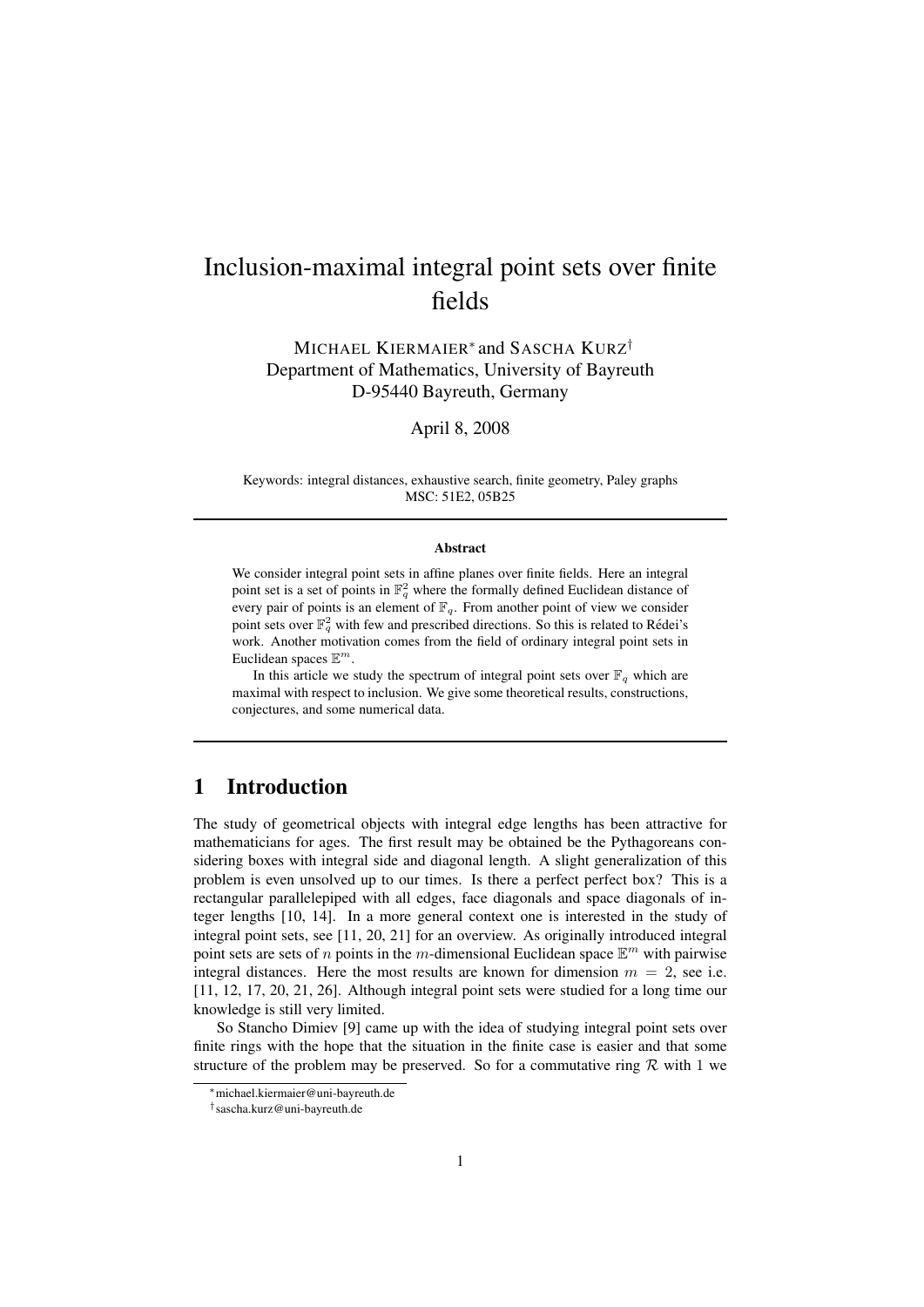consider point sets P over  $\mathcal{R}^2$ . For two points  $u = (u_1, u_2), v = (v_1, v_2)$  in  $\mathcal{R}^2$  we define the squared distance as  $d^2(u, v) := N(u-v) := (u_1 - v_1)^2 + (u_2 - v_2)^2 \quad \in \mathcal{R}$ . We say that two points u, v are at integral distance if there is an element  $r \in \mathcal{R}$  with  $d^2(u, v) = r^2$ , meaning that the distance is an element of R. Here an integral point set is a set of points in  $\mathcal{R}^2$  with pairwise integral distances. For residue rings  $\mathcal{R} = \mathbb{Z}_n$  first results were obtained in [9, 15].

If the ring  $\mathcal R$  is a finite field we clearly have a bit more algebraic tools at hand to attack the problem in this special case. So in [18] on of the authors studied integral point sets over  $\mathbb{F}_q^2$  and classified those integral point sets with maximal cardinality up to isomorphism almost completely, see Section 3 for the definition of isomorphic integral point sets. To state the classification result we need some notation. For an odd prime power q there are exactly  $\frac{q+1}{2}$  squares in  $\mathbb{F}_q$ . The set of squares will be denoted by  $\Box_q$ . We have  $-1 \in \Box_q$  if and only if  $q \equiv 1 \pmod{4}$ . In this case  $\omega_q$  will denote a fixed element with  $\omega_q^2 = -1$ . With this we can state:

#### Theorem 1 *(Kurz, 2007 [18])*

Let  $q = p^r$  be a prime power. If  $2|q$  then  $\mathbb{F}_q^2$  is an integral point set otherwise the *maximal cardinality of an integral point set*  $\overline{P}$  *over*  $\mathbb{F}_q^2$  *is given by* q. If  $q \equiv 3 \mod 4$ *then each integral point set of this maximal cardinality is isomorphic to*  $(1,0) \cdot \mathbb{F}_q$ . If  $q = p \equiv 1 \mod 4$  *then each integral point set of this maximal cardinality is isomorphic*  $(1,0) \cdot \mathbb{F}_q$ ,  $(1,\omega_q) \cdot \mathbb{F}_q$ , or  $(1,\omega_q) \cdot \square_q \cup (1,-\omega_q) \cdot \square_q$ .

The key ingredient for this result was a theorem on point sets over  $\mathbb{F}_q^2$  with few directions. Here two points  $(x_1, y_1)$ ,  $(x_2, y_2)$  have the direction  $\frac{y_1 - y_2}{x_1 - x_2} \in \mathbb{F}_q \cup \{\infty\}.$ 

Theorem 2 *(Ball, Blokhuis, Brouwer, Storme, Szonyi, 1999 [6]; Ball 2003 [4]) ˝* Let  $f : \mathbb{F}_q \to \mathbb{F}_q$ , where  $q = p^n$ , p prime,  $f(0) = 0$ . Let  $N = |D_f|$ , where  $D_f$  is the *set of directions determined by the function f. Let*  $e$  *(with*  $0 \leq e \leq n$ *) be the largest integer such that each line with slope in*  $D_f$  *meets the graph of*  $f$  *in a multiple of*  $p^e$ *points. Then we have the following:*

- *(1)*  $e = 0$  *and*  $\frac{q+3}{2} \leq N \leq q+1$ ,
- (2)  $p^e > 2$ ,  $e|n$ , and  $\frac{q}{p^e} + 1 \le N \le \frac{q-1}{p^e-1}$ ,
- *(3)*  $e = n$  *and*  $N = 1$ .

*Moreover, if*  $p^e > 2$ , then f is a linear map on  $\mathbb{F}_q$  viewed as a vector space over  $\mathbb{F}_{p^e}$ . *If*  $e = 0$  and  $N = \frac{q+3}{2}$  then f is affinely equivalent to  $f(x) = x^{\frac{q-1}{2}}$ . (All possibilities *for* N *can be determined in principle.)*

In [2] the Bulgarian group around Dimiev considered integral point sets over  $\mathbb{F}_p^2$ for  $p \equiv 3 \mod 4$  which are maximal with respect to inclusion. They classified the maximal integral point sets up to isomorphism for  $p = 7, 11$  and conjectured that the maximal integral point sets have either cardinality  $\frac{p+3}{2}$  or p. In the latter case all p points are on a line. Theorem 1 clears the situation for cardinality  $p$ . In this article we disprove their conjecture about the spectrum of possible cardinalities of maximal integral point sets and classify them for  $q \leq 47$ .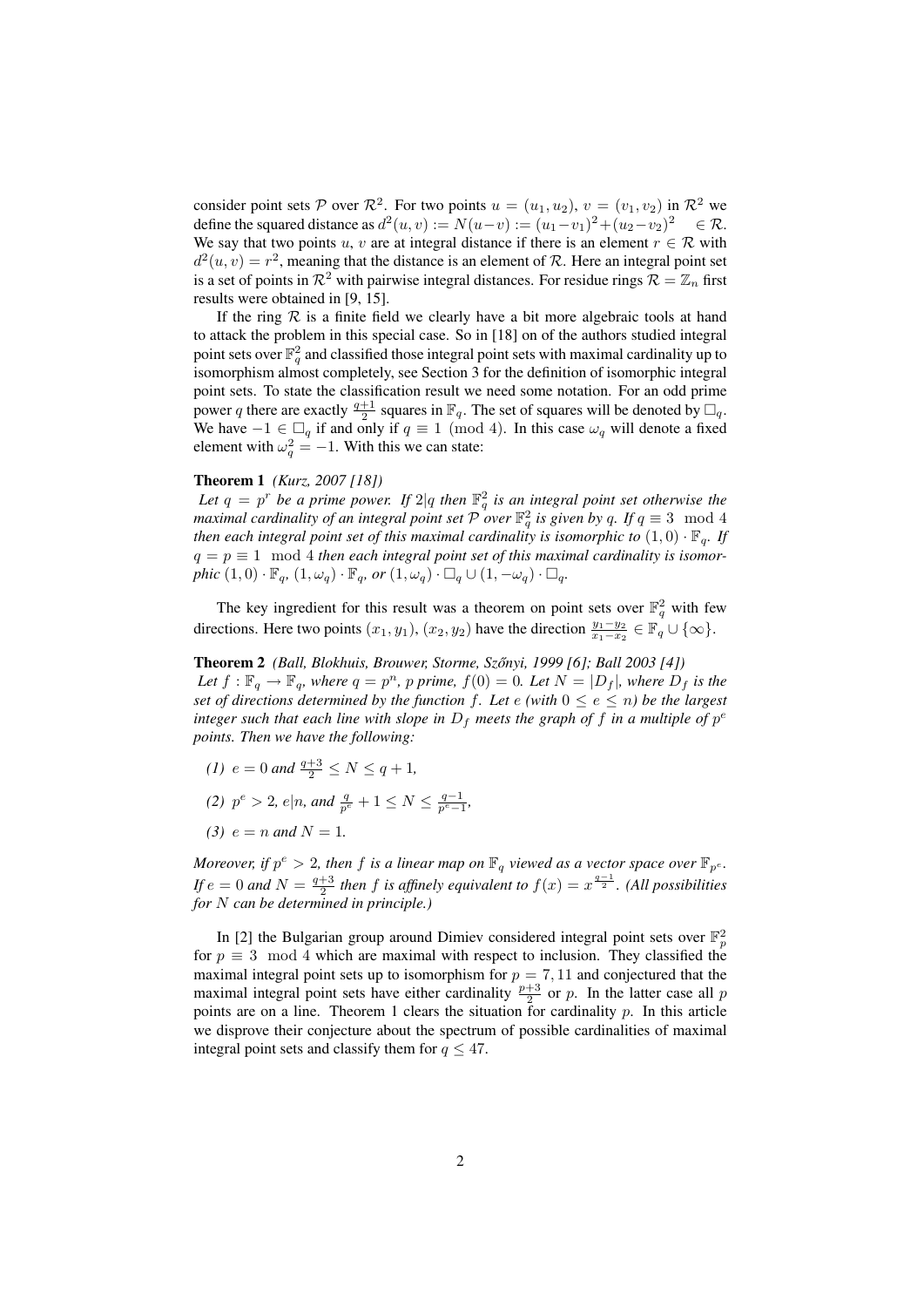## 2 The graph of integral distances

It turns out that it is usefull to model integral points sets as cliques of certain graphs.

**Definition 1** For a fixed prime power  $q = p^r$  we define the graph  $\mathfrak{G}$  with vertex set  $\mathbb{F}_q^2$ , where two vertices v and w are adjacent if  $d(v, w) \in \Box_q$ . So two different vertices *are connected by an edge exactly if they are at integral distance. The graph* G *will be called* graph of integral distances*.*

*Furthermore, we recall that for*  $q \equiv 1 \pmod{4}$  *the Paley-graph* Paley $(q)$  *is defined as the graph with vertex set*  $\mathbb{F}_q$  *where two vertices* v and w are adjacent if  $v - w \in \Box_q \backslash \{0\}.$ 

### **2.1** The case  $q \equiv 3 \pmod{4}$

**Theorem 3** *For*  $q \equiv 3 \pmod{4}$  *it holds:*  $\mathfrak{G} \cong \text{Paley}(q^2)$ *.* 

PROOF. We define the two sets

$$
M:=\{(x,y)\in\mathbb{F}_q^2\mid x^2+y^2\in \square_q\}\quad\text{and}\quad N:=\{(x,y)\in\mathbb{F}_q^2\mid x+yi\in \square_{q^2}\}
$$

Obviously,  $|N| = |\Box_{q^2}| = \frac{q^2+1}{2}$ , and by Lemma 1:  $|M| = |P_0| + \frac{q-1}{2}|P_1| = |N|$ . Let  $(x, y) \in N$ . Then there exist  $a, b \in \mathbb{F}_q$  with  $(a + bi)^2 = x + yi$ . That implies  $x = a^2 - b^2$  and  $y = 2ab$ , and we get  $x^2 + y^2 = (a^2 + b^2)^2 \in \Box_q$ . Hence  $(x, y) \in M$ . Because of the finiteness of M and N we get  $M = N$  and the proof is complete.  $\square$ 

Now we can apply the existing theory for the Paley-graphs on our situation. For example,  $\mathfrak G$  is a strongly regular graph with parameters

$$
(v,k,\lambda,\mu)=\left(q^2,\frac{q^2-1}{2},\frac{q^2-1}{4}-1,\frac{q^2-1}{4}\right)
$$

In [5] Aart Blokhuis determined the structure of cliques of maximal size in Paley graphs of square order: A clique of maximal size of  $\mathfrak G$  is an affine line in  $\mathbb F_q^2$ . This implies that the size of a maximal integral point set in  $\mathbb{F}_q$  is q, and—anticipating the definitions of the next section—these point sets are unique up to isomorphism.

Maximal cliques of size  $\frac{q+1}{2}$  and  $\frac{q-1}{2}$  in Paley graphs of square order can be found in [3].

### **2.2** The case  $q \equiv 1 \pmod{4}$

**Theorem 4** *For*  $q \equiv 1 \pmod{4}$ ,  $\mathfrak{G}$  *is a strongly regular graph with parameters* 

$$
(v,k,\lambda,\mu) = \left(q^2, \frac{(q-1)(q+3)}{2}, \frac{(q+1)(q+3)}{4} - 3, \frac{(q+1)(q+3)}{4}\right)
$$

PROOF. The graph consists of  $q^2$  vertices of degree  $\frac{(q-1)(q+3)}{2}$  (there are  $\frac{q+3}{2}$  integral directions and  $q - 1$  further points of one direction). We consider two points u and v which are at a non-integral distance. From each point there are  $\frac{q+3}{2}$  integral directions. Since the direction from  $u$  to  $v$  is non-integral and non-parallel lines intersect in exactly one point we have  $\mu = \frac{q+3}{2} \cdot \frac{q+1}{2}$ . For the determination of  $\lambda$  we consider two points u and v at integral distance. Thus the direction from  $u$  to  $v$  is integral and all points on this line have integral distances to u and v. There are  $\frac{q+1}{2}$  further integral directions from  $u$  and from  $v$  respectively Each pair intersects, if not parallel, in exactly one point. By a short calculation we can verify the stated value for  $\lambda$ .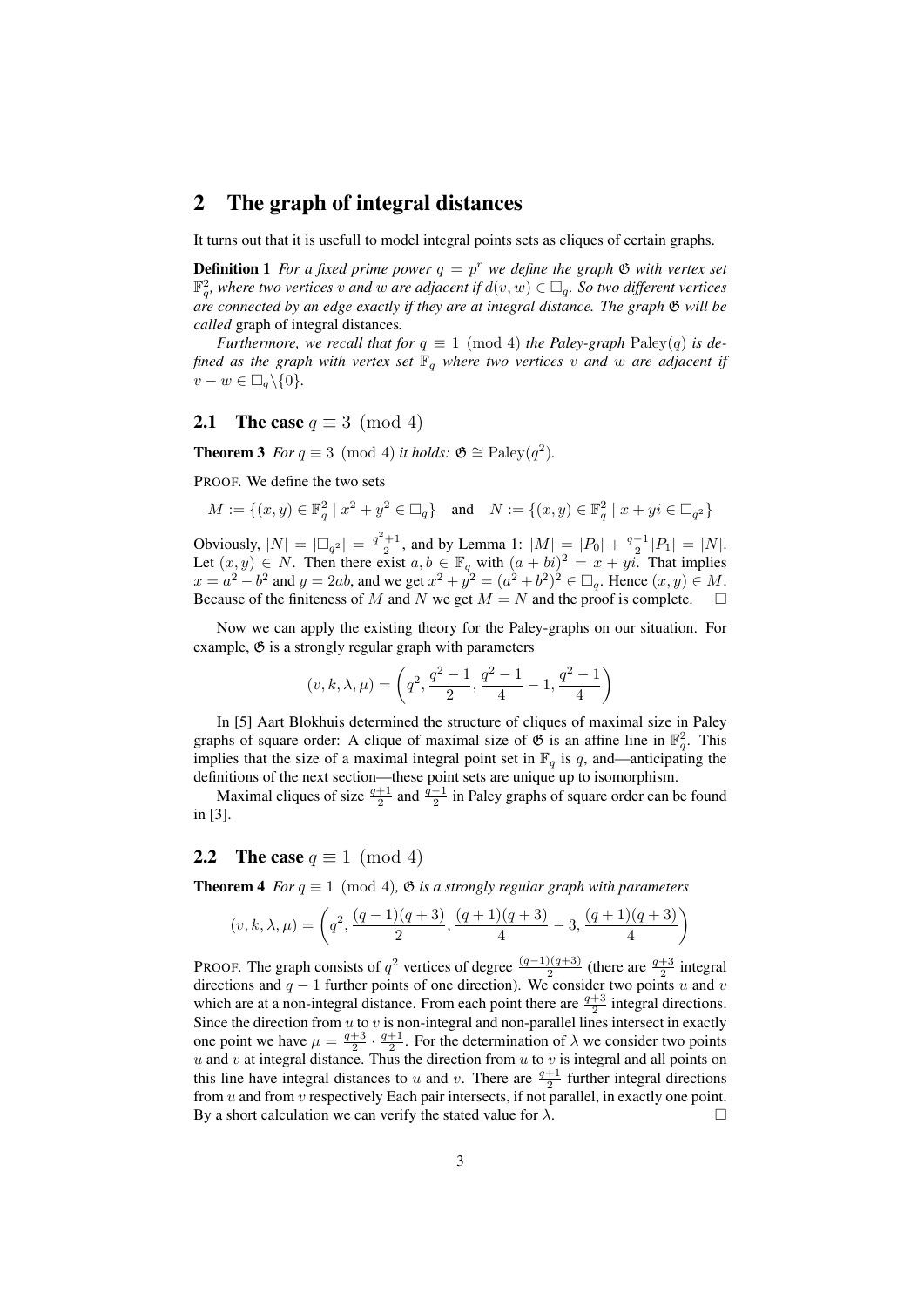We remark that the parameters of the complementary graph of  $\mathfrak G$  are

$$
(v,k,\lambda,\mu) = \left(q^2, \frac{(q-1)^2}{2}, \frac{(q-1)(q-3)}{4} + 1, \frac{(q-1)(q-3)}{4}\right).
$$

In both cases  $\mathfrak G$  corresponds to an orthogonal array. We have  $\mathfrak G \in$  OA  $\left(q, \frac{q+1}{2}\right)$  for  $q \equiv 3 \mod 4$  and  $\mathfrak{G} \in \text{OA}\left(q, \frac{q+3}{2}\right)$ .

## 3 Automorphism group

It will be convenient to identify the affine plane  $\mathbb{F}_q^2$  with the ring  $\mathbb{F}_q[i]$  where i is a root of the polynomial  $X^2 + 1 \in \mathbb{F}_q[X]$ . With this identification, the map  $N : (\mathbb{F}_q[i], \cdot) \to$  $(\mathbb{F}_q, \cdot)$  is a monoid homomorphism. In the case  $q \equiv 3 \pmod{4}$  we have  $-1 \notin \square_q$ , so  $X^2 + 1$  is irreducible and  $\mathbb{F}_q[i] \cong \mathbb{F}_{q^2}$ . For  $q \equiv 1 \pmod{4}$ ,  $\mathbb{F}_q$  is a finite ring with two nontrivial ideals, namely  $\mathbb{F}_q(\omega_q + i)$  and  $\mathbb{F}_q(\omega_q - i)$ . These ideals are of order q and contain the zero-divisors of  $\mathbb{F}_q[i]$ . An element  $z = x + iy \in \mathbb{F}_q[i]$  is a zero-divisor iff  $N(z)=0$ .

In the introduction we announced that we want to classify maximal integral point sets up to isomorphism. So we have to specify what we consider as an automorphism. Now we say that an automorphism of  $\mathbb{F}_q^2$  is a bijection  $\tau : \mathbb{F}_q^2 \to \mathbb{F}_q$  with  $d(x, y) \in$  $\Box_q \Leftrightarrow d(\tau(x), \tau(y)) \in \Box_q$  for every  $x, y \in \mathbb{F}_q^2$ . This is exactly the automorphism group  $G$  of the corresponding graph  $\mathfrak G$  of integral distances. For Paley graphs of square order the automorphism group was known since a while, see [8, 13, 27]. If we also request that automorphisms  $\tau$  map lines to lines, then the automorphism group of  $\mathbb{F}_q^2$ for  $2 \nmid q$  was determined in [18].

Theorem 5 *(Kurz, 2007 [18])*

Let  $q = p^r \neq 5, 9$  an odd prime power, G the automorphism group of  $\mathbb{F}_q^2$  and  $H :=$  $G \cap \text{ATL}(2, \mathbb{F}_q)$ *. Then H is generated by* 

1. 
$$
x \mapsto x + v
$$
 for all  $v \in \mathbb{F}_q^2$ ,  
\n2.  $x \mapsto \begin{pmatrix} 0 & 1 \\ 1 & 0 \end{pmatrix} \cdot x$ ,  
\n3.  $x \mapsto \begin{pmatrix} a & b \\ b & -a \end{pmatrix} \cdot x$  for all  $\{a, b\} \subseteq \mathbb{F}_q^2$  such that  $a^2 + b^2$  is a square, and  
\n4.  $(a, b) \mapsto (a^{p^i}, b^{p^i})$  for  $i \in \mathbb{N}$ .

In the next section we will describe an algorithm which calculates maximal integral point sets up to isomorphism. In order to make this algorithm really fast we want to demand weaker conditions on automorphisms as in [18] and not use the multiplication in  $\mathbb{F}_q[i]$  or that lines must be mapped onto lines. Strictly speaking we choose the automorphism group  $G$  of the corresponding graph  $\mathfrak G$  of integral distances instead of  $H$ . It will turn out that a distinction between these two slightly different definitions of automorphisms is not necessary since we have  $G \simeq H$  in many cases.

**Definition 2** A triple  $(a, b, c)$  is called Pythagorean triple over  $\mathbb{F}_q$  if  $a^2 + b^2 = c^2$ .

In the following it will be useful to have a parametric representation of the Pythagorean triples over  $\mathbb{F}_q$ .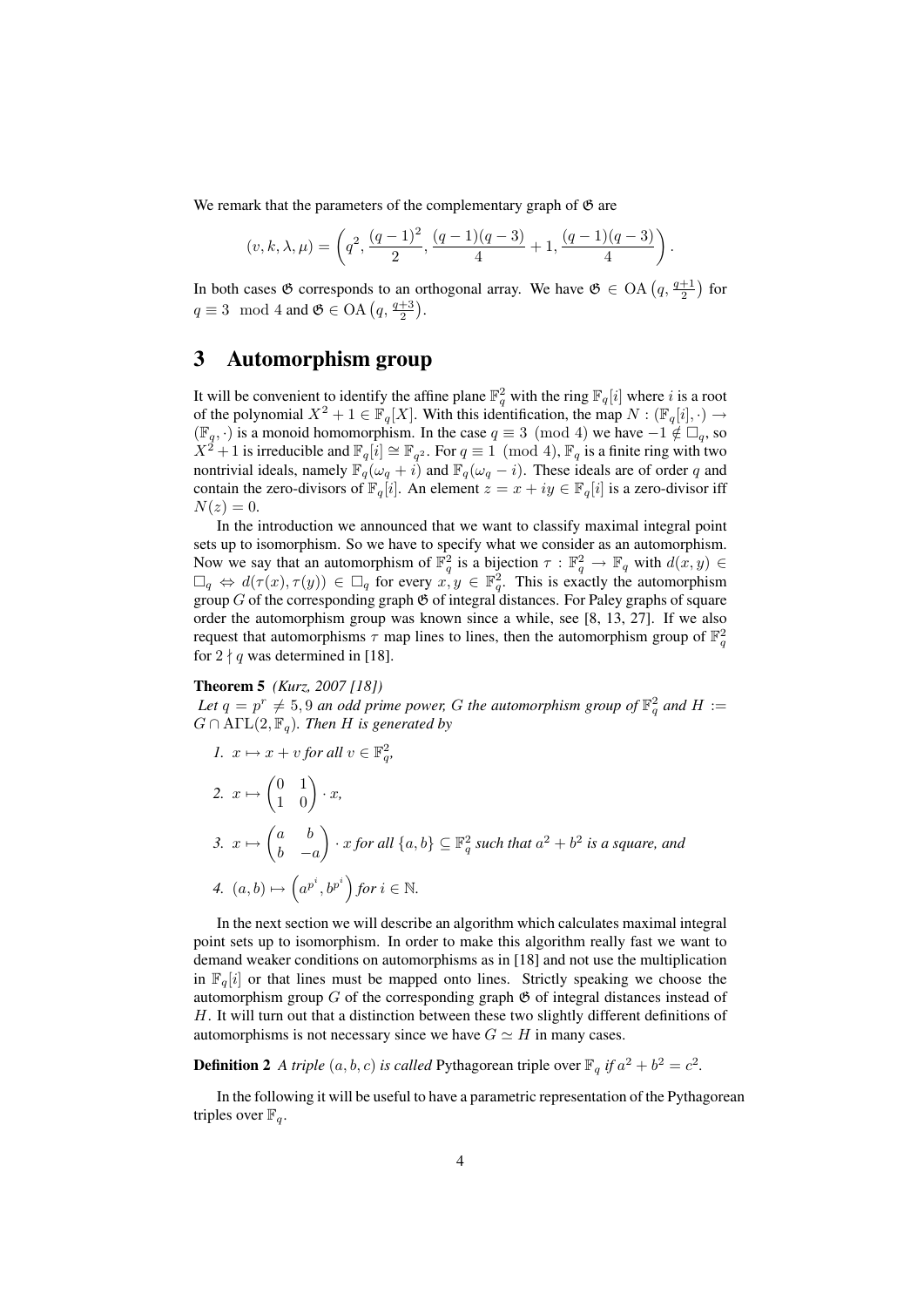**Lemma 1** *For*  $2 \nmid q$  *let*  $c \in \mathbb{F}_q$  *and*  $P_c$  *the set of Pythagorean triples*  $(a, b, c)$  *over*  $\mathbb{F}_q$ *.*  $(a) Case c = 0$ 

$$
P_0 = \begin{cases} \{(t, \pm t\omega_q, 0) \mid t \in \Box_q\} & \text{if } q \equiv 1 \pmod{4} \\ \{(0, 0, 0)\} & \text{if } q \equiv 3 \pmod{4} \\ |P_0| = \begin{cases} 2q - 1 & \text{if } q \equiv 1 \pmod{4} \\ 1 & \text{if } q \equiv 3 \pmod{4} \end{cases} \end{cases}
$$

*(b)* Case  $c \neq 0$ 

$$
P_c = \{ (\pm c, 0, c) \} \cup \left\{ \left( \frac{t^2 - 1}{t^2 + 1} \cdot c, \frac{2t}{t^2 + 1} \cdot c, c \right) \mid t \in \mathbb{F}_q^*, t^2 \neq 1 \right\}
$$
  

$$
|P_c| = \begin{cases} q - 1 & \text{if } q \equiv 1 \pmod{4} \\ q + 1 & \text{if } q \equiv 3 \pmod{4} \end{cases}
$$

*(c)* There are exactly  $q^2$  Pythagorean Triples over  $\mathbb{F}_q$ .

PROOF. Part (a) is easy to verify. For part (b) there are 4 solutions with  $ab = 0$ , these are  $\{(0, \pm c, c), (\pm c, 0, c)\}.$  For  $ab \neq 0$  we get:

$$
a^2 + b^2 = c^2 \quad \Leftrightarrow \quad \frac{c-a}{b} \cdot \frac{c+a}{b} = 1.
$$

Setting  $t := \frac{c+a}{b} \in \mathbb{F}_q^*$ , we obtain

$$
rac{a}{b} = \frac{t - t^{-1}}{2}
$$
 and  $rac{c}{b} = \frac{t + t^{-1}}{2}$ 

Because of  $a \neq 0, c \neq 0$  we have  $t^2 \notin \{-1, 1\}$ . It follows

$$
a = \frac{t - t^{-1}}{t + t^{-1}} \cdot c
$$
 and  $b = \frac{2}{t + t^{-1}} \cdot c$ 

It is easily checked that for all admissible values of t, the resulting triples  $(a, b, c)$  are pairwise different Pythagorean triples.

The expression for the number of solutions follows because  $-1$  is a square in  $\mathbb{F}_q$ exactly if  $q \equiv 1 \pmod{4}$ .

With part (a) and part (b) we get the number of Pythagorean triples over  $\mathbb{F}_q$  as

$$
\sum_{c \in \mathbb{F}_q} |P_c| = |P_0| + (q - 1)|P_1| = q^2
$$

So also part (c) is shown.  $\Box$ 

With the help of Lemma 1 we can easily deduce for  $q \neq 5, 9$ ,

$$
|H| = \begin{cases} q^2(q-1)^2r & \text{if } q \equiv 1 \pmod{4}, \\ q^2(q-1)(q+1)r & \text{if } q \equiv 3 \pmod{4}. \end{cases}
$$

For  $q = 5$  we have  $|H| = 800$  and for  $q = 9$  we have  $|H| = 31104$ . It is not difficult to prove  $G \simeq H$  for  $q = p \neq 5, 9$  being a prime. But since we need the automorphism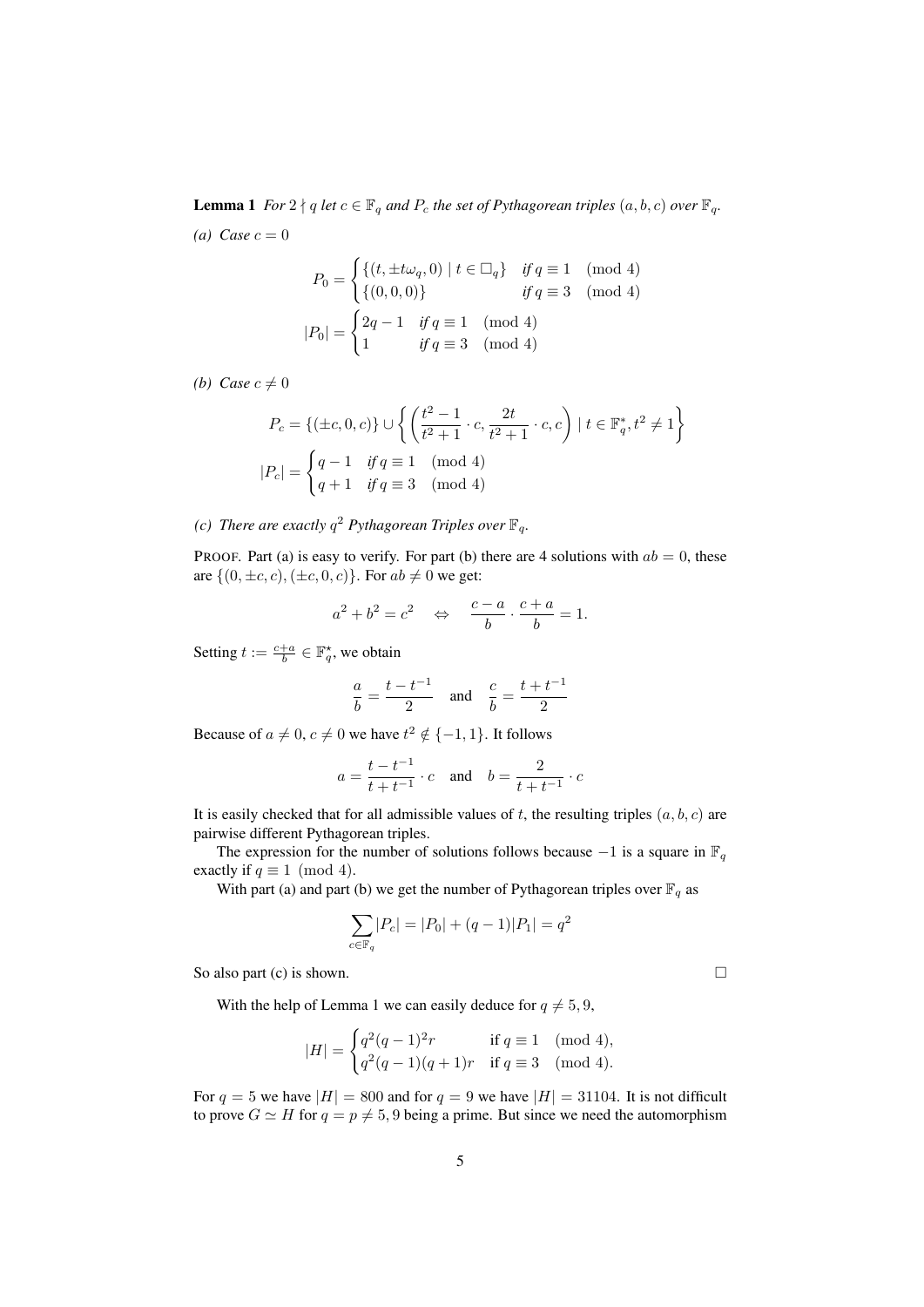groups only for small q we simply have utilized nauty [22] for  $q \le 167$ . We have obtained  $|G| = 28800$  for  $q = 5$ ,  $|G| = 186624$  for  $q = 9$ , and

$$
|G| = \begin{cases} q^2(q-1)^2 r^2 & \text{if } q \equiv 1 \pmod{4}, \\ q^2(q-1)(q+1)r^2 & \text{if } q \equiv 3 \pmod{4}. \end{cases}
$$

for the remaining cases with  $q \leq 167$ .

From Theorem 5 we can deduce:

**Corollary 1** For two points  $p_1 \neq p_2 \in \mathbb{F}_q'$  at integral distance there exists an auto*morphism*  $\varphi$  *with either*  $\varphi(p_1) = 0$ ,  $\varphi(p_2) = 1$  *or*  $\varphi(p_1) = 0$ ,  $\varphi(p_2) = 1 + \omega_q x$ .

#### 4 Inclusion-maximal integral point sets over  $\mathbb{F}_\alpha^2$ q

For the classification of inclusion-maximal integral point sets over  $\mathbb{F}_q^2$  we can use Corollary 1 to prescribe the point  $(0, 0)$ . Now we build up a graph  $\mathcal{G}_q$  which consists of the elements of  $\mathbb{F}_q^2$  which are at integral distance to  $(0,0)$ . Between two nodes  $x, y \in \mathbb{F}_q^2$  there is an edge if and only if  $d(x, y) \in \Box_q$ . For practical purposes the generation of all  $\frac{q^2-1}{2}$  points which are at integral distance to  $(0,0)$  can be easily done by a for loop, as in [2]. For theoretic applications one can deduce a parametric solution from Lemma 1. The cliques of  $\mathcal{G}_q$  are in bijection to the inclusion-maximal integral point sets over  $\mathbb{F}_q^2$ . Thus we may use a clique search program, f.e. cliquer [23], to search for inclusion-maximal integral point sets.

For the classification up to isomorphism we use an orderly algorithm in combination with nauty [22] as described in [25] on the graph  $\mathcal{G}_q$ . To guarantee that this approach yields the correct classification we have to ensure that the automorphism group of  $\mathcal{G}_q$  equals the automorphism group of the original problem. In our case we have simply checked this condition using nauty. We remark that the consider  $G$  as the automorphism group of the original problem and not  $H \leq G$ .

If we denote by  $A_{q,s}$  the number of non-isomorphic inclusion-maximal integral point sets over  $\mathbb{F}_q^2$  we have obtained the following results with the above described algorithm. For  $q \equiv 3 \mod 4$  we have:

|    | Σ      | 3 | -5 |     | 8    | 9      | 10     | 11     | 12    | 13   | 14  | 15  | 16 | -17 | 19 | 23 | 25 | -27 | -31 | 43 | 47 |
|----|--------|---|----|-----|------|--------|--------|--------|-------|------|-----|-----|----|-----|----|----|----|-----|-----|----|----|
| 3  |        |   |    |     |      |        |        |        |       |      |     |     |    |     |    |    |    |     |     |    |    |
|    |        |   |    |     |      |        |        |        |       |      |     |     |    |     |    |    |    |     |     |    |    |
| 11 |        |   |    |     |      |        |        |        |       |      |     |     |    |     |    |    |    |     |     |    |    |
| 19 | 54     |   |    | 25  |      | 19     |        |        |       |      |     |     |    |     |    |    |    |     |     |    |    |
| 23 | 294    |   |    | 85  | 108  | 80     |        |        |       |      |     |     |    |     |    |    |    |     |     |    |    |
| 27 | 645    |   |    | 27  | 411  | 142    | 50     | 12     |       |      |     |     |    |     |    |    |    |     |     |    |    |
| 31 | 6005   |   |    | 60  | 2004 | 2734   | 933    | 199    | 26    | 46   |     |     |    |     |    |    |    |     |     |    |    |
| 43 | 231890 |   |    | 15. | 1748 | 54700  | 109127 | 54759  | 9785  | 1490 | 156 | 87  |    | 20  |    | ച  |    |     |     |    |    |
| 47 | 805783 |   |    | 12  | 1097 | 125545 | 434029 | 210725 | 28533 | 4904 | 628 | 230 | 27 | -50 |    |    |    |     |     |    |    |

**Conjecture 1** For each  $q \equiv 3 \mod 4$  there exist  $l_q, r_q \in \mathbb{N}$  such that  $r_q \leq \frac{q-1}{2}$ ,  $\mathcal{A}_{q,l_q} > 0$ ,  $\mathcal{A}_{q,r_q} > 0$ ,  $\mathcal{A}_{q,\frac{q+3}{2}} > 0$ ,  $\mathcal{A}_{q,q} > 0$ , and  $\mathcal{A}_{q,s} = 0$  for  $s \notin \{l_q, \ldots, r_q, \frac{q+3}{2}, q\}$ .

| For $q \equiv 1 \mod 4$ we have: |  |  |  |
|----------------------------------|--|--|--|
|----------------------------------|--|--|--|

|                 | ΣΞ     | -5 - 6 |      |      | 9     | 10     | 11    | 12    | 13    | 14   | 15  | 16  | 17     | 18   | 19   | 20 | -21 | 22 | - 23 | 25 | 29 | -37 | -41 |
|-----------------|--------|--------|------|------|-------|--------|-------|-------|-------|------|-----|-----|--------|------|------|----|-----|----|------|----|----|-----|-----|
| 5               |        |        |      |      |       |        |       |       |       |      |     |     |        |      |      |    |     |    |      |    |    |     |     |
| 9               |        |        |      |      |       |        |       |       |       |      |     |     |        |      |      |    |     |    |      |    |    |     |     |
| 13              | 30     | $^{2}$ | - 11 |      |       |        |       |       |       |      |     |     |        |      |      |    |     |    |      |    |    |     |     |
| 17              | 107    |        | 8    | 57   | 24    | 12     |       |       |       |      |     |     |        |      |      |    |     |    |      |    |    |     |     |
| 25              | 488    |        | 9    | 122  | 148   | 108    | 41    | 23    | 17    |      |     |     |        |      |      |    |     |    |      |    |    |     |     |
| 29              | 9693   |        | 6    | 893  | 4264  | 2864   | 1230  | 284   | 116   | 22   |     |     | -2     |      |      |    |     |    |      |    |    |     |     |
| 37              | 103604 |        |      | 314  | 17485 | 44952  | 24067 | 10645 | 4835  | 906  | 234 | 89  | 55     | - 11 | -2   |    |     |    |      |    |    |     |     |
| 41 <sup>1</sup> | 347761 |        |      | 1169 | 61940 | 149839 | 86159 | 33941 | 10854 | 2891 | 646 | 136 | 131 27 |      | - 16 |    |     |    |      |    |    |     |     |
|                 |        |        |      |      |       |        |       |       |       |      |     |     |        |      |      |    |     |    |      |    |    |     |     |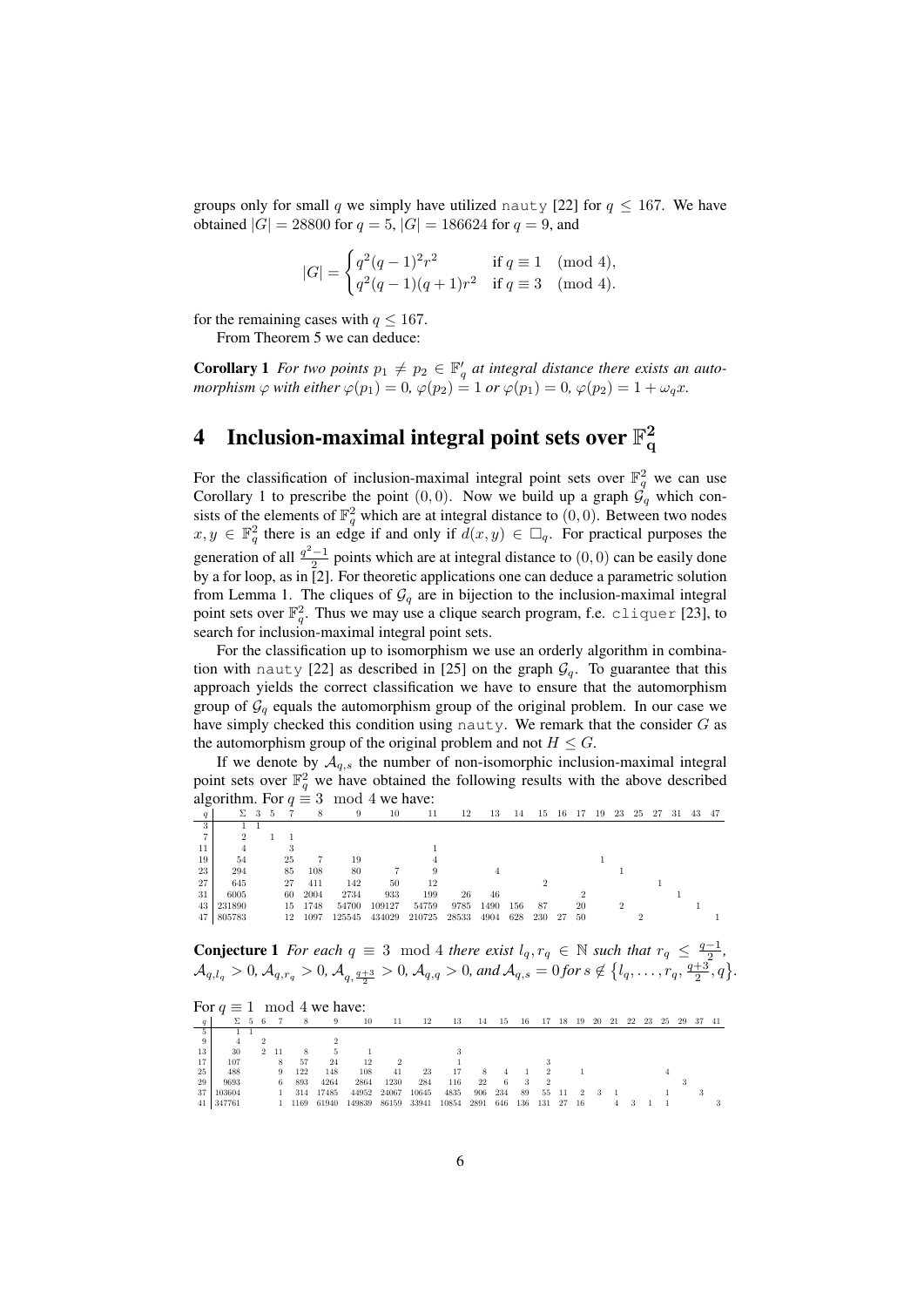**Conjecture 2** *For each*  $q \equiv 1 \mod 4$  *there exist*  $l_q, r_q, \in \mathbb{N}$  *such that*  $\mathcal{A}_{q,l_q} > 0$ *,*  $\mathcal{A}_{q,r_q} > 0$ ,  $\mathcal{A}_{q,q} > 0$ , and  $\mathcal{A}_{q,s} = 0$  for  $s \notin \{l_q, \ldots, r_q, q\}.$ 

So clearly the spectrum of possible cardinalities of inclusion-maximal integral point sets of  $\mathbb{F}_q^2$  is a bit more complicated as conjectured in [2]. We would like to remark that for  $q \in \{59, 67, 71, 79, 83, 103, 107, 127, 131, 139, 151, 163\}$  the second largest inclusion-maximal integral point set has size  $\frac{q+3}{2}$ , which was veryfied using an clique search approach. Besides the maximum and the second largest cardinality of an integral point set also the minimum cardinality of a maximal integral point set is of interest. Here we remark that we have  $l_q = 7$  for  $q \neq 13$  and  $11 \leq q \leq 47$ . For  $q \in \{49, 53, 59, 61, 67, 73\}$  we have  $l_q = 8$ ,  $l_{71} = 9$ , and  $l_{79} \in \{8, 9\}$ .

Later on we will prove  $l_q \geq 5$  for  $q \geq 5$ , see Lemma 8.

**Conjecture 3** *For each*  $w \in \mathbb{N}$  *there exists a*  $q_w \in \mathbb{N}$  *such that we have*  $l_q \geq w$  *for*  $q \ge q_w$ , meaning  $A_{q,s} = 0$  for  $s < w$  and  $q \ge q_w$ .

From Theorem 1 we can conclude the following corollary:

**Corollary 2** *For* 2 | q *we have*  $A_{q,q^2} = 1$  *and all other numbers equal* 0*. For* 2 | q *we have*  $A_{q,s} = 0$  *if*  $s > q$ *. Additionally we have*  $A_{q,q} \geq 1$  *if*  $q \equiv 3 \mod 4$  *and*  $A_{q,q} \geq 3$ *if*  $q \equiv 1 \mod 4$ .

**Conjecture 4** *For*  $q \equiv 3 \mod 4$  *and*  $q \ge 7$  *the second largest cardinality of an inclusion-maximal integral point set over*  $\mathbb{F}_q^2$  *is*  $\frac{q+3}{2}$ *.* 

To have a deeper look at the second largest inclusion-maximal integral point sets we need some lemmas from [18].

**Lemma 2** In  $\mathbb{F}_q[i]$  the set  $N^{-1}(1) = \{z \in \mathbb{F}_q[i] \mid z\overline{z} = 1\}$  is a cyclic multiplicative *group.*

PROOF. If  $-1 \notin \Box_a$  then  $\mathbb{F}_a[i]$  is a field and thus C must be cyclic. For the case  $-1 \in \Box_a$  we utilize the bijection

$$
\rho_q : \mathbb{F}_q^* \to N^{-1}(1), \quad t \mapsto \frac{1+t^2}{2t} + \omega_q \frac{1-t^2}{2t} x.
$$

Now we only have to check that the mapping is a group isomorphism, namely

$$
\rho_q(i \cdot j) = \rho_q(i) \cdot \rho_q(j).
$$

 $\Box$ 

**Lemma 3** *For*  $z \in \mathbb{R}'$  *with*  $z\overline{z} = 1$  *the set*  $\mathcal{P} = \{z^{2i} \mid i \in \mathbb{N}\}$  *is an integral point set.* 

PROOF. With  $c := a - b$  we have

$$
d(z^{2a}, z^{2b}) = (z^{2a} - z^{2b}) \cdot \overline{(z^{2a} - z^{2b})} = (z^{2c} - 1) \cdot \overline{z^{2c} - 1}
$$
  
= 2 - z<sup>2c</sup>2 - \overline{z^{2c}} = (\underline{z^{c}i - \overline{z^{c}i}})^2  
\in \mathcal{R}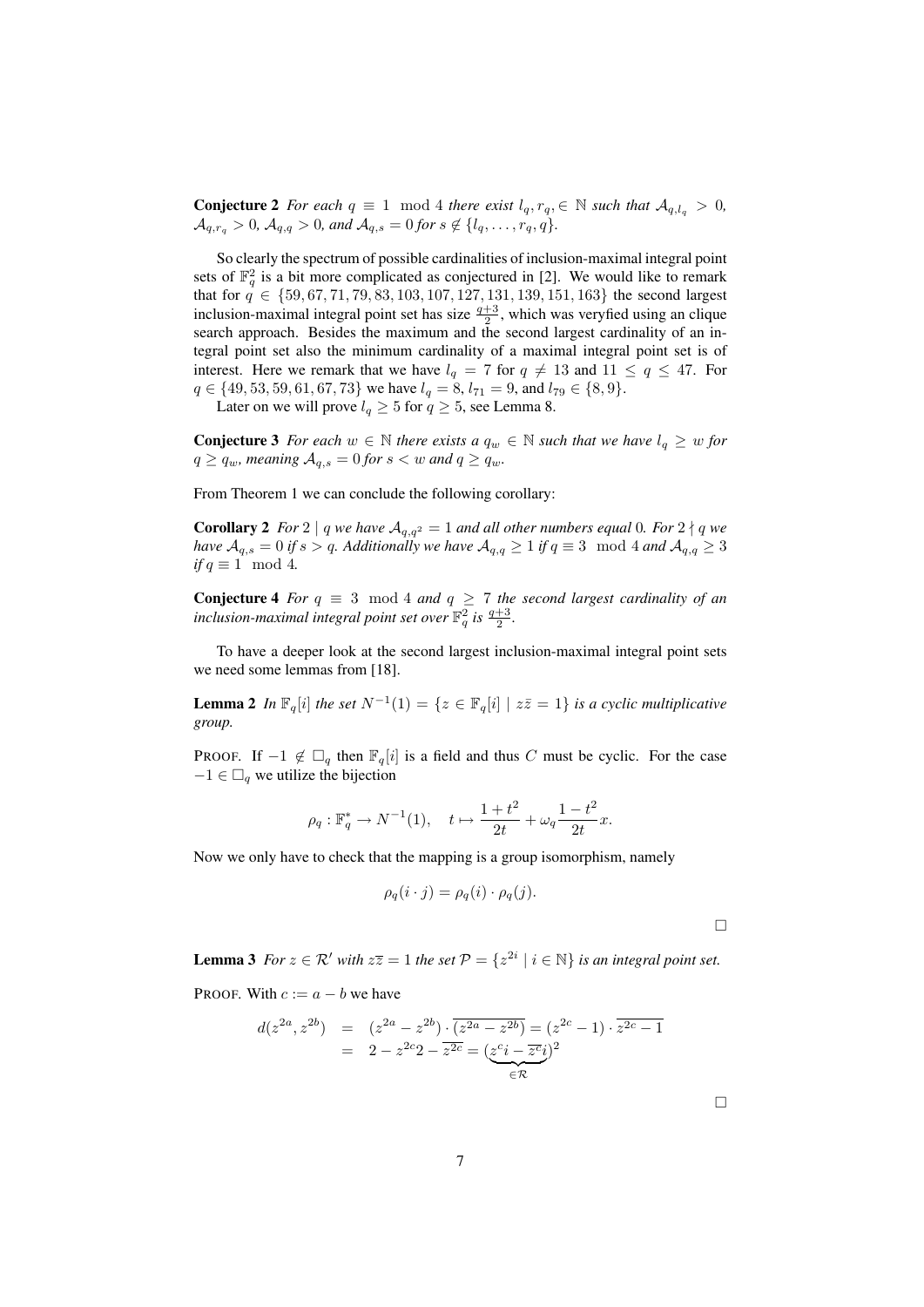These two lemmas allow us to do a circle construction. We choose a generator  $z$  of the cyclic group  $N^{-1}(1)$  and set  $\mathcal{P}_W := \{z^{2i} \mid i \in \mathbb{N}\} \cup \{0\}$ . With this we have

$$
|\mathcal{P}_W| = \begin{cases} \frac{q+1}{2} & \text{if } q \equiv 1 \pmod{4}, \\ \frac{q+3}{2} & \text{if } q \equiv 3 \pmod{4}. \end{cases}
$$

It is easy to check that  $\mathcal{P}_W$  is an integral point set. For the order of the automorphism group we would like to mention

$$
|\text{Aut}(\mathcal{P}_W)| = \begin{cases} (q-1)r & \text{if } p^r = q \equiv 1 \pmod{4}, \\ (q+1)r & \text{if } p^r = q \equiv 3 \pmod{4}. \end{cases}
$$

**Theorem 6** *For*  $q \notin \{5, 9\}$  *P<sub>W</sub> is a maximal integral point set.* 

PROOF. We identify the affine plane  $\mathbb{F}_q^2$  with the field  $\mathbb{F}_q[i]$ . Let  $\zeta$  a generator of the cyclic group  $N^{-1}(1)$ . Assume that there is a point  $a \in \mathbb{F}_q[i] \setminus \mathcal{P}_W$  such that  $\mathcal{P}_W \cup \{a\}$  is an integral point set. Then  $N(a) \in \Box_q$ . The map  $\rho : z \mapsto \zeta z^2$  is an integral automorphism. Let A the orbit of a with respect to  $\langle \rho \rangle$ . Then  $\mathcal{P}' := \mathcal{P}_W \cup A$ is a integral point set, because  $N(\zeta^{2n}a - \zeta^{2m}a) = N(a)N(\zeta^{2n} - \zeta^{2m}) \in \Box_q$  and  $N(\zeta^{2n}a - \zeta^{2m}) = N(a - \zeta^{2m-2n}) \in \Box_q.$ 

Furthermore, let  $\xi = u + vi \neq 1$  with  $N(\xi) = 1$  and  $u, v \in \mathbb{F}_q$ . Because of  $N(\xi) = u^2 + v^2 = 1$ , we have  $u \neq 1$ . So  $N(\xi - 1) = 2(1 - u) \neq 0$  and  $\xi - 1$  is invertible. Thus  $\zeta^n a = a$  is equivalent to  $(\zeta^n - 1) = 0$ , and we get that |A| equals the multiplicative order of  $\zeta$ . For  $q \equiv 3 \pmod{4}$  we get  $|\mathcal{P}_W \cup A| = q+2$ , a contradiction to the maximum cardinality of an integral point set, see Theorem 1. In the case  $q \equiv 1$ (mod 4) we have  $|\mathcal{P}_W \cup A| = q$ . We can easily check that in  $\mathcal{P}_W \setminus \{0\}$  no three points are collinear. Thus with  $\mathcal{P}_W \setminus \{0\}$  also  $\mathcal{P}' = \mathcal{P}_W \cup A$  determines at least  $\frac{q-3}{2}$  different integral directions. So for  $p > 3$  we are either in case (1) or case (3) of Theorem 2. In case (1) there is a subset of  $\frac{q+1}{2}$  collinear points. This is possible only for  $q = 9$ . For case (3) all q points are situated on a line. This is possible only for  $q = 5$ . For the other values  $q < 11$  we check the stated result via a computer calculation.

So only the case  $p = 3$  is left. Here we only have to consider case (2) of Theorem 2 and  $e = 1$ . So every line through two points of  $\mathcal{P}'$  meets the point set  $\mathcal{P}'$  in a multiple of  $p^e = 3$  points. Let us fix a point  $P \in \mathcal{P}_W \setminus \{0\}$ . There are  $\frac{\bar{q}-3}{2}$  different lines trough P and a further point of  $\mathcal{P}_W \setminus \{0\}$ . For each of these lines l we have  $A \cap l \leq 2$ . One such line l' meets 0. Thus  $A \cap l = \emptyset$ . For all other lines  $l$  (#= $\frac{q-5}{2}$ ) we have  $A \cap l = 1$ . Let  $B := \{b \in \mathbb{F}_q[i] \mid N(b) = N(a)\}\.$  We have  $|B| = q - 1$ . So all points of  $B \setminus A$  lie on these lines l and l'. There are two points  $P_1, P_2 \in A$  left which are not on these lines l or l'. Since we have that 0 is met by the line  $l''$  through  $P_1$  and  $P_2$ , we have that no further point of  $\mathcal{P}'$  is situated on l''. Thus we have the two additional integral directions  $\overline{PP_1}$  and  $\overline{PP_2}$ . Thus there are in total at least  $\frac{q+1}{2}$  integral directions determined by  $\mathcal{P}'$ , which is too much for case (2).

**Remark 1** *For*  $q \in \{5, 9\}$  *the set*  $\mathcal{P}_W$  *can be extended to an integral point set of size* q*.*

To describe another construction we need some further lemmas. (Most of them are already stated and proven in [18].)

**Lemma 4** An integral point set over  $\mathbb{F}_q^2$  determines at most  $\frac{q+3}{2}$  different directions if  $-1 \in \Box_q$  and at most  $\frac{q+1}{2}$  different directions if  $-1 \notin \Box_q$ .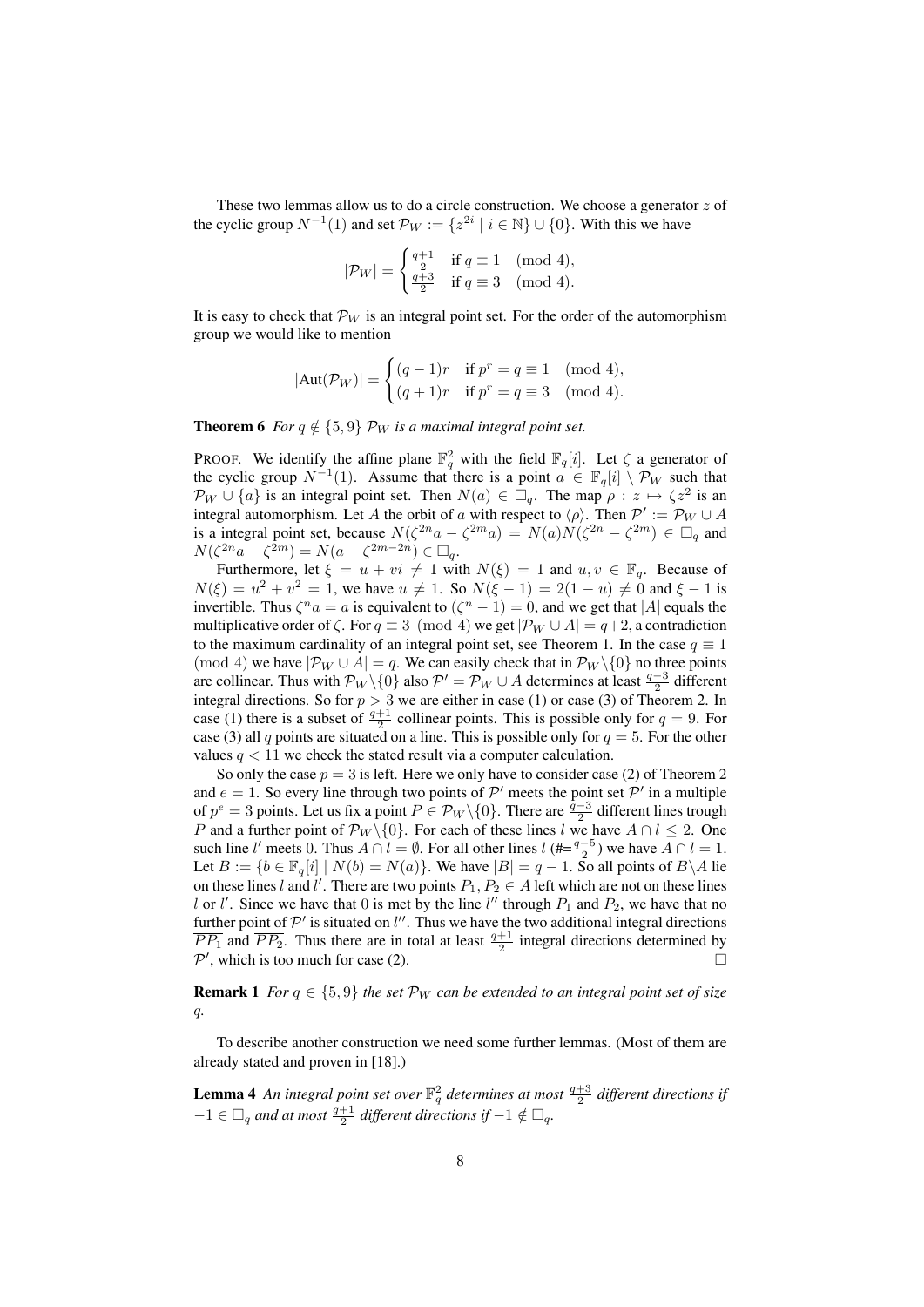PROOF. We consider the points  $p = a + bi$  at integral distance to 0. Thus there exists an element  $c' \in \mathbb{F}_q$  with  $a^2 + b^2 = c'^2$ . In the case  $a = 0$  we obtain the direction  $\infty$ . Otherwise we set  $d := \frac{b}{a}$  and  $c := \frac{c'}{a}$ , yielding  $1 = c^2 - d^2 = (c - d)(c + d)$ , where d is but which we set  $a := a$ ,  $a$ ,  $b$  becoming  $f = c$  and  $f = c$  and  $f = c$  and  $f = c$  and  $f = c$  and  $f = c$  and  $f = c$  and  $f = c$  and  $f = c$  and  $f = c$  and  $f = c$  and  $f = c$  and  $f = c$  and  $f = c$  and  $f = c$  and  $f = c$  and  $f = c$  and  $f = c$  and  $\frac{t^{-1}}{2}$ ,  $d = \frac{t - t^{-1}}{2}$  $rac{t}{2}$ . The two values t and  $-t^{-1}$  produce an equal direction. Since  $t = -t^{-1} \Leftrightarrow t^2 = -1$ we get the desired bounds.

**Definition 3** *A line with slope*  $d = \frac{y}{x}$  *is called vanishing line if*  $x^2 + y^2 = 0$ *. We call the direction* d *a vanishing direction. In all other cases* d *is called an integral direction if*  $1 + d^2 \in \Box_q$  *or non-integral direction if*  $1 + d^2 \notin \Box_q$ *. The slope*  $d = \frac{1}{0} = \infty$  *is integral.*

We remark that a vanishing line can only occur for  $-1 \in \Box_q$  and in this case there are exactly two different corresponding slopes,  $d = \omega_q$  and  $d = -\omega_q$ . A line with an integral direction forms an integral point set. Similar a line with a non-integral directions forms a non-integral point set. The vanishing lines form both integral and non-integral point sets.

It is well known that  $PGL(2, q)$  acts transitively one the pairs of a line l and a point  $p$  not on  $l$ . For the automorphism group of integral point sets we have a similar result.

**Lemma 5** If  $L_i$  is the set of integral lines,  $L_n$  the set of non-integral lines, and  $L_v$  the set of vanishing lines in  $\mathbb{F}_{q}^2$ , then the automorphism group Aut of integral point sets acts *transitively on the pairs*  $(\dot{l}, p)$  *where*  $l \in L$ ,  $p \in \mathbb{F}_q^2$ ,  $p \notin l$  for  $L \in \{L_i, L_n, L_v\}$ .

PROOF. We can easily check that Aut acts transitively on  $L_i$ ,  $L_n$ , and  $L_v$ . Also after applying an automorphism l and p are not incident. Let  $d = \frac{y}{x}$  be the slope of l. Now the multiplication by an invertible element  $r \in \mathbb{F}_q^*$  or the addition of a vector  $r \cdot (x, y)^T$ let l fix. These two types of automorphisms suffice to map each two points  $p, p' \notin l$ onto each other.

**Lemma 6** If  $-1 \notin \Box_q$ ,  $2 \nmid q$  and  $\mathcal P$  is a non collinear integral point set over  $\mathbb F_q^2$ , than *each line l contains at most*  $\frac{q-1}{2}$  *points.* 

PROOF. If  $l$  is a line with an integral pair of points on it, then its slope is an integral direction. Now we consider the intersections of lines with integral directions containing a point  $p \notin l$ , with l.

We remark that this lemma was already proved in [3, 7].

**Lemma 7** If  $P$  is a non collinear integral point set over  $\mathbb{F}_q^2$  then every line l contains *at most*  $\frac{q+1}{2}$  *points.* 

PROOF. Analog to the proof of Lemma 6.

Now we construct another maximal integral point set  $P_L$ . Therefore let us choose a non-vanishing integral line  $l$  and an arbitrary point  $p$  not on  $l$ . Let  $p'$  be the mirror point of p on l. If we draw the lines of integral directions from p we receive some intersections with l. These points together with p and p' form an integral point set  $P_l$ (*orthogonal* directions are either both integral, both non-integral, or both vanishing). For  $q \equiv 3 \mod 4$  we have  $|\mathcal{P}_L| = \frac{q+3}{2}$  and for  $q \equiv 1 \mod 4$  we have  $|\mathcal{P}_L| = \frac{q+5}{2}$ .

**Theorem 7** *The integral point set*  $P_L$  *is maximal for*  $q \equiv 3 \mod 4$ *.*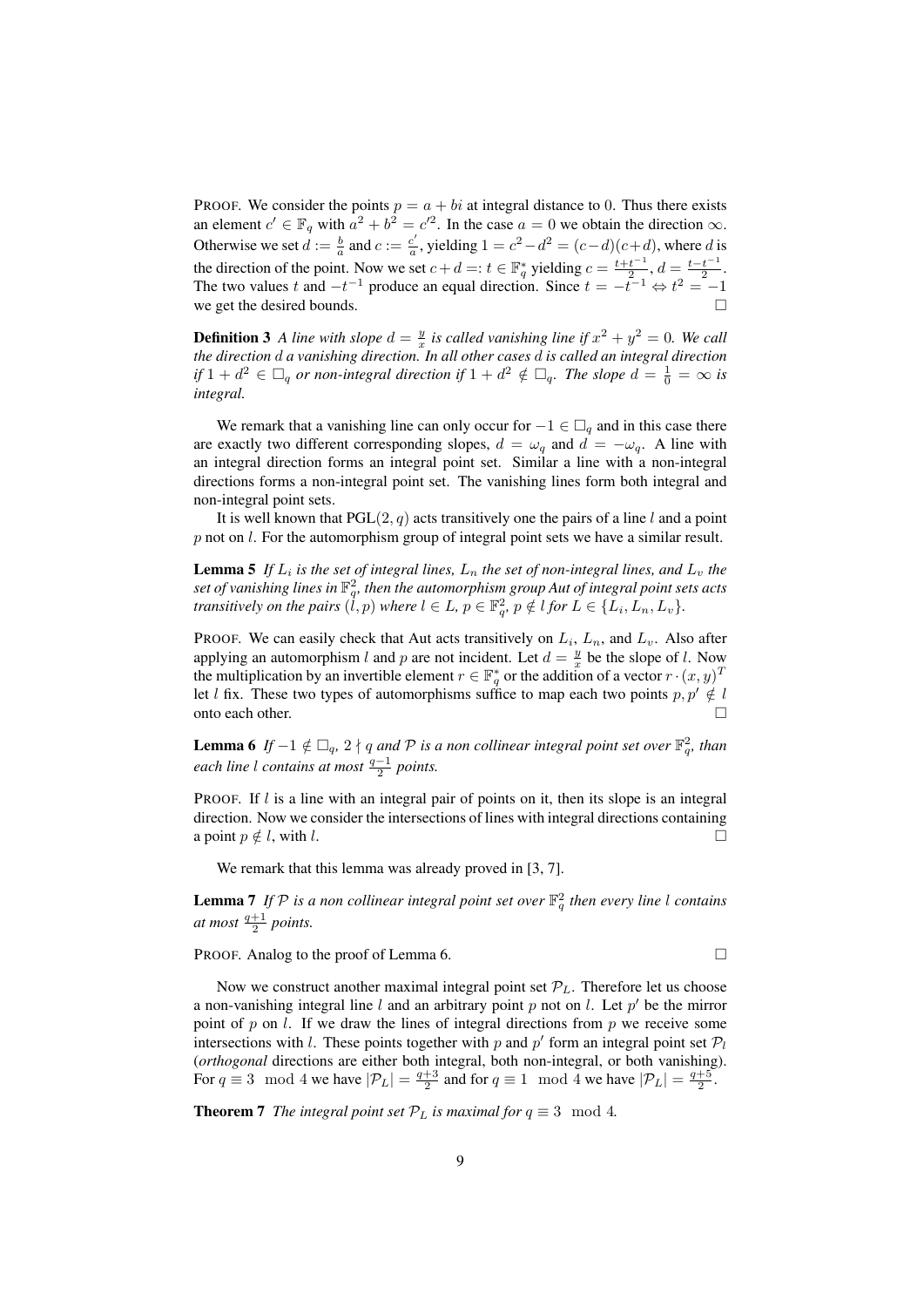PROOF. We identify the affine plane  $\mathbb{F}_q^2$  with the field  $\mathbb{F}_q[i]$ . Without loss of generality we choose the line  $\mathbb{F}_q$  and the point i not on  $\mathbb{F}_q$ , that is  $\mathcal{P} = \mathbb{F}_q \cup \{\pm i\}$ . For a point  $P = x + iy \in \mathbb{F}_q[i] \setminus \mathbb{F}_q$ , let  $\sigma_P$  the map  $\mathbb{F}_q[i] \to \mathbb{F}_q[i], z \mapsto x + yz$  and  $S(P)$  the set of the  $\frac{q-1}{2}$  points in  $\mathbb{F}_q$  which have integral distance to P. For all automorphisms  $\phi$  it holds  $\bar{S}(\phi(P)) = \bar{\phi}(S(P))$ . Our strategy is to prove that  $S(i) = S(P)$  and  $d(i, P) \in \Box_q$  only holds for  $P = \pm i$ .

It is easily checked that for all  $P \in \mathbb{F}_q[i]$  we have  $\sigma_P(\mathbb{F}_q) = \mathbb{F}_q$ ,  $\sigma_P(i) = P$  and  $\sigma_P$  is an automorphism.

Now we define the set of automorphisms  $A = \{\sigma_P : P \in \mathbb{F}_q[i] \setminus \mathbb{F}_q\}$  and the subset  $B = \{\sigma_{(x,y)} : x \in \mathbb{F}_q, y \in \mathbb{F}_q \setminus \{0,1\}\}\)$ . Clearly, A is a subgroup of  $G$  and acts regularly on  $\mathbb{F}_q[i] \setminus \mathbb{F}_q$ , so  $\sigma_P^k = \sigma_{\sigma_P^k(i)}$ . For  $\sigma_{(x,y)} \in B$  it holds:

- $\sigma_{(x,y)}$  has exactly one fixed point Q on  $\mathbb{F}_q[i]$ , namely  $Q = \frac{x}{1-y}$ . Furthermore,  $d(i, x + yi) \in \Box_q \Leftrightarrow Q \in \mathbb{F}_q$ .
- For each  $k \in \mathbb{N}$ :  $\sigma_{(x,y)}^k(z) = x \frac{y^k 1}{y 1} + y^k z$  and in particular:  $\sigma_{(x,y)}^{q-1} = id$ .
- For all  $z \in \mathbb{F}_q[i]$ :  $\sigma^k(z) z = (y^k 1) \left( \frac{x}{y-1} + z \right)$ , so the point set  $\{\sigma^k_{(x,y)}(z)$ :  $k \in \mathbb{N} \} \subseteq z + \mathbb{F}_q \cdot \left(\frac{x}{y-1} + z\right)$  is collinear.

It follows that for  $\sigma \in B$  we have  $\sigma^k \in B \cup \{\text{id}\}$  and that the order of each element of B divides  $q - 1$ .

Now we assume that  $P = x + yi \neq \pm i$  is a point not in P such that  $S(P) = S(i)$ and  $d(P, i) \in \Box_a$ .

- (1) The case  $\sigma_P \notin B$ : In this case  $\sigma_P$  is a translation and has no fixed point. Since  $gcd(q, q - 1) = 1$ we clearly have  $S(i) \neq \sigma_P(S(i)) = S(\sigma_P(i)) = S(P)$ , a contradiction.
- (2) The case  $\sigma_P \in B$ , where the order p of  $\sigma_P$  is prime: As seen above, p divides  $q-1$ . The group action of  $\langle \sigma_P \rangle$  on  $S(i)$  partitions  $S(i)$ into orbits of size p and one fixed point. Hence  $p \mid -1 + |S(i)| = q - 3$ , which yields  $p = 2$ . In B there is only one automorphism of order 2, it is  $z \mapsto -z$ . So  $P = \sigma_P(i) = -i$ , a contradiction.
- (3) The case  $\sigma_P \in B$ , where the order k of  $\sigma_P$  is not prime: Because of  $\sigma_P(i) = P \neq i$  we have  $k \neq 1$ . Since  $k | q-1$  and  $4 | q-1$ , k has a prime factor  $p \neq 2$ . We set  $\tau := \sigma^{p^{-1}k}$ , which is an element of B of order p. With  $Q = \tau(i)$  we have  $\tau = \sigma_Q$ . The points i,  $P = \sigma(i)$  and  $Q = \tau(i)$  are collinear, so  $d(i, Q) \in \Box_q$ . One easily verifies  $Q \notin \mathcal{P}$  and  $S(Q) = S(P) = S(i)$ . Now the previous case applied to  $\tau = \sigma_Q$  gives a contradiction.

 $\Box$ 

For  $q \equiv 1 \mod 4$  the situation is a bit harder and we need the following result of Weil, see i.e. [24]:

**Theorem 8** Let  $f(x)$  be a polynomial over  $\mathbb{F}_q$  of degree d without repeated factors and  $N := |\{(x, y) \in \mathbb{F}_q^2 \mid y^2 = f(x)\}|$  then for  $q \geq 5$  we have

$$
|N - q| \le (d - 1)\sqrt{q}.
$$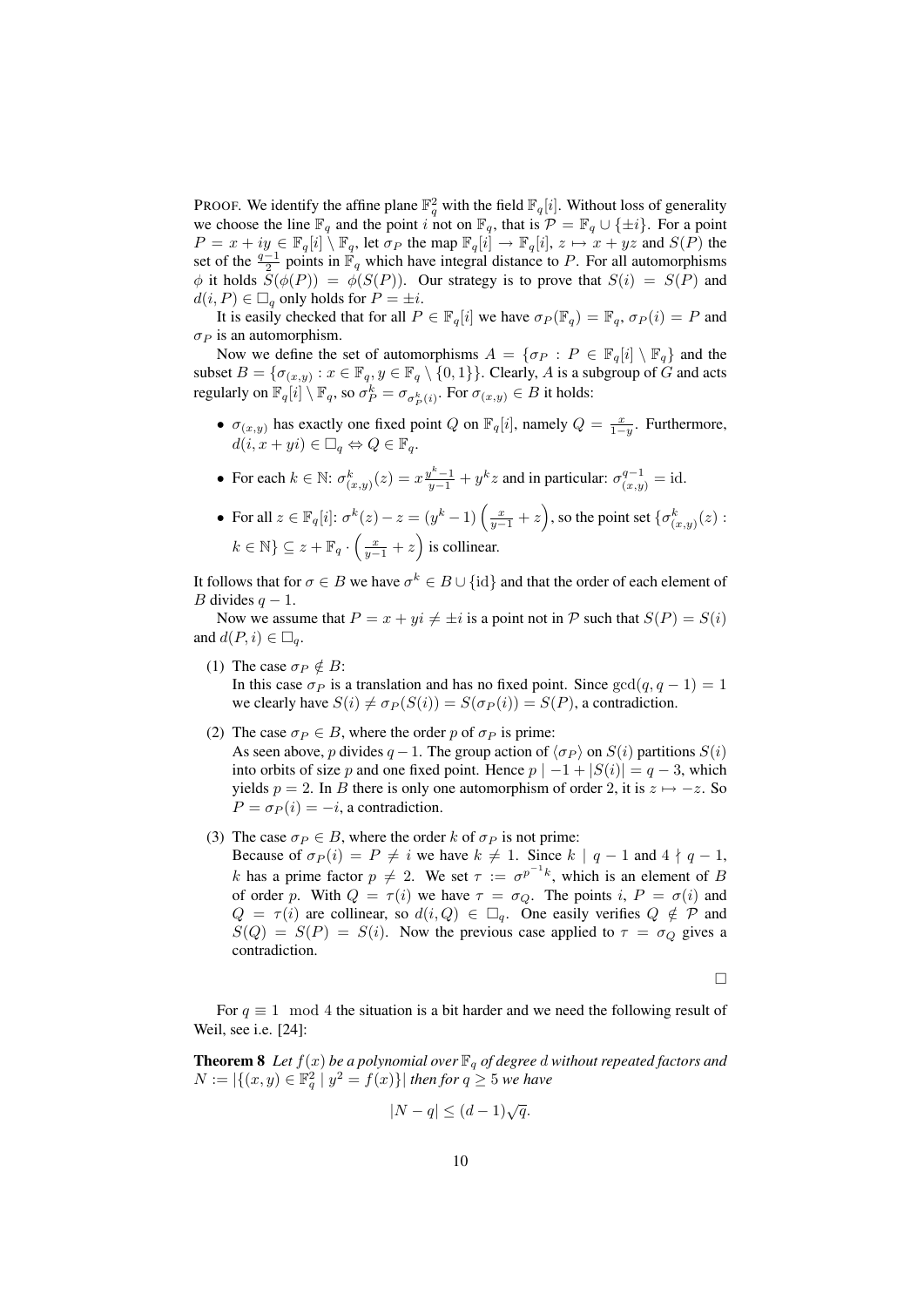## **Theorem 9** The integral point set  $\mathcal{P}_L$  is maximal for  $9 < q = p^1 \equiv 1 \mod 4$ .

PROOF. We apply the same strategy as in the proof of Theorem 7 and adopt the notation. Nevertheless  $\mathbb{F}_q[i]$  is not a field for  $q \equiv 1 \mod 4$  we can define P,  $\sigma_P$ , A, B, and  $\sigma_{(x,y)}$  in the same way. The three statements for  $\sigma_{(x,y)} \in B$  remain valid. Also the order of each element in B divides  $q - 1$ . Let us again assume that  $P = x + yi \neq \pm i$  is a point not in P such that  $S(P) = S(i)$  and  $d(P, i) \in \Box_q$ . Since  $gcd(q, q - 1) = 1$ we conclude  $\sigma_P \in B$ , see the proof of Theorem 7. We have  $S(i) = \{(u, 0) \mid$  $u^2 + 1 \in \Box_q$  = { $(u, 0) \mid (u - x)^2 + y^2 \in \Box_q$ } and  $(0, 0), (x, 0) \in S(i) = S(P)$ . Thus we have the implications  $(u, 0) \in S(i) \Rightarrow (-u, 0) \in S(i)$  and  $(u, 0) \in S(i)$  $\Rightarrow (2x - u, 0) \in S(i)$ . We conclude  $\{j \cdot (u, 0) \mid j \in \mathbb{N}\} \subseteq S(i)$ . For q being a prime this is only possible for  $x = 0$ .

So in the remaining cases we have  $x = 0$ . Thus we have  $S(i) = \{(u, 0) | u^2 + 1 \in$  $\Box_q$ } = { $(uy, 0) | (uy)^2 + 1 \in \Box_q$ }. We remark that the equation  $1 + u^2 = s^2$  has the parameter solution  $s = \frac{t+t^{-1}}{2}$  $\frac{t^{-1}}{2}$ ,  $u = \frac{t^{-1}-t}{2}$  for  $t \in \mathbb{F}_q^*$  since  $0 \neq s - u = t$ . So for all  $t \in \mathbb{F}_q^*$  the term  $1 + y^2 \left(\frac{t^{-1}-t}{2}\right)^2$  is a square. By multiplying with  $4t^2$  we can conclude that  $f(t) := 4t^2 + y^2(1-t^2)^2$  is a square for all  $t \in \mathbb{F}_q$ . Thus for the N in Theorem 8 we have  $N \ge 2q - 4$ . So for  $q \ge 25$  we have that  $f(t)$  contains a repeated factor. We simply check the cases  $q \leq 23$  by computer and now assume  $q \geq 25$ . So there exists an t with  $f(t) = f'(t) = 0$  or there exist  $a, b, c \in \mathbb{F}_q$  with  $f(t) = b(a + t^2)^2$ . We have

$$
f'(t) = 8t - 4ty^2 + 4y^2t^3 = t \cdot (8 - 4y^2 + 4y^2t^2) = 0
$$

in the first case. Since  $f(0) = y^2 \neq 0$  we have  $t^2 = 1 - \frac{2}{y^2}$ . Inserting yields  $f(t) = 4 - \frac{4}{y^2} = 0$  which is equivalent to  $y^2 = 1$  or  $y = \pm 1$ . In the second case we get  $b = y^2$ ,  $a^2 = 1$ , and  $2(a+1)y^2 = 4$ . We conclude  $a = 1$  and  $y^2 = 1$ . Thus  $P = \pm 1$ .  $\Box$ 

We remark that if we would choose l as a vanishing line in the construction of  $\mathcal{P}_L$ for  $q \equiv 1$  then resulting integral point set could be completed to  $(1, \pm \omega_q) \cdot \square_q$ .

| lo                   |  |    |  |  |           |  |  |  |           |  |  |           |  |           |  |                  |    |  |  |           |  |    |  |  |    |           |                          |  |
|----------------------|--|----|--|--|-----------|--|--|--|-----------|--|--|-----------|--|-----------|--|------------------|----|--|--|-----------|--|----|--|--|----|-----------|--------------------------|--|
|                      |  |    |  |  |           |  |  |  |           |  |  |           |  |           |  |                  | I۰ |  |  |           |  |    |  |  |    |           |                          |  |
|                      |  |    |  |  |           |  |  |  |           |  |  |           |  |           |  |                  |    |  |  |           |  |    |  |  |    |           |                          |  |
|                      |  | lo |  |  |           |  |  |  |           |  |  | o         |  |           |  |                  |    |  |  |           |  |    |  |  |    |           |                          |  |
|                      |  |    |  |  |           |  |  |  |           |  |  |           |  |           |  |                  |    |  |  |           |  |    |  |  |    | $\bullet$ |                          |  |
|                      |  |    |  |  |           |  |  |  |           |  |  |           |  |           |  |                  |    |  |  |           |  |    |  |  |    |           |                          |  |
|                      |  |    |  |  |           |  |  |  |           |  |  |           |  |           |  | lo               |    |  |  |           |  |    |  |  |    |           |                          |  |
|                      |  |    |  |  |           |  |  |  |           |  |  |           |  |           |  |                  |    |  |  |           |  | lo |  |  |    |           |                          |  |
| ▫                    |  |    |  |  |           |  |  |  |           |  |  |           |  |           |  |                  |    |  |  |           |  |    |  |  |    |           |                          |  |
|                      |  |    |  |  |           |  |  |  |           |  |  |           |  |           |  |                  |    |  |  |           |  |    |  |  |    |           |                          |  |
|                      |  |    |  |  |           |  |  |  |           |  |  |           |  |           |  |                  |    |  |  |           |  |    |  |  |    |           |                          |  |
|                      |  |    |  |  |           |  |  |  |           |  |  |           |  |           |  |                  |    |  |  |           |  |    |  |  |    |           |                          |  |
|                      |  |    |  |  |           |  |  |  |           |  |  |           |  |           |  |                  |    |  |  |           |  |    |  |  |    |           |                          |  |
|                      |  |    |  |  |           |  |  |  |           |  |  |           |  |           |  |                  |    |  |  |           |  |    |  |  |    |           |                          |  |
| lo                   |  |    |  |  |           |  |  |  |           |  |  |           |  |           |  |                  |    |  |  |           |  |    |  |  |    |           |                          |  |
|                      |  |    |  |  |           |  |  |  |           |  |  |           |  |           |  |                  |    |  |  |           |  | lo |  |  |    |           |                          |  |
|                      |  |    |  |  |           |  |  |  |           |  |  |           |  |           |  | lo               |    |  |  |           |  |    |  |  |    |           |                          |  |
|                      |  |    |  |  |           |  |  |  |           |  |  |           |  |           |  |                  |    |  |  |           |  |    |  |  |    |           |                          |  |
|                      |  |    |  |  |           |  |  |  |           |  |  |           |  |           |  |                  |    |  |  |           |  |    |  |  |    | o         |                          |  |
|                      |  | lo |  |  |           |  |  |  |           |  |  | $\bullet$ |  |           |  |                  |    |  |  |           |  |    |  |  |    |           |                          |  |
|                      |  |    |  |  |           |  |  |  |           |  |  |           |  |           |  |                  |    |  |  |           |  |    |  |  |    |           |                          |  |
|                      |  |    |  |  |           |  |  |  |           |  |  |           |  |           |  |                  | I۰ |  |  |           |  |    |  |  |    |           |                          |  |
| $\overline{\bullet}$ |  |    |  |  |           |  |  |  |           |  |  |           |  |           |  |                  |    |  |  |           |  |    |  |  |    |           |                          |  |
|                      |  |    |  |  | $\bullet$ |  |  |  | $\bullet$ |  |  |           |  | $\bullet$ |  | $\bullet\bullet$ |    |  |  | $\bullet$ |  |    |  |  | le |           | $\overline{\phantom{a}}$ |  |
| $\bullet \bullet$    |  |    |  |  |           |  |  |  |           |  |  |           |  |           |  |                  |    |  |  |           |  |    |  |  |    |           |                          |  |

Figure 1: The integral point sets  $P_1$  and  $P_2$ .

We summarize that for  $q \equiv 3 \mod 4$  by Theorem 6 and Theorem 7 we have two constructions showing  $A_{\frac{q+3}{2},q} \geq 2$  for  $q \geq 11$ . One may conjecture  $A_{\frac{q+3}{2},q} = 2$ for  $q \ge 27$  and speak of *sporadic* solutions in the cases  $q = 11, 19, 23$ . The *sporadic*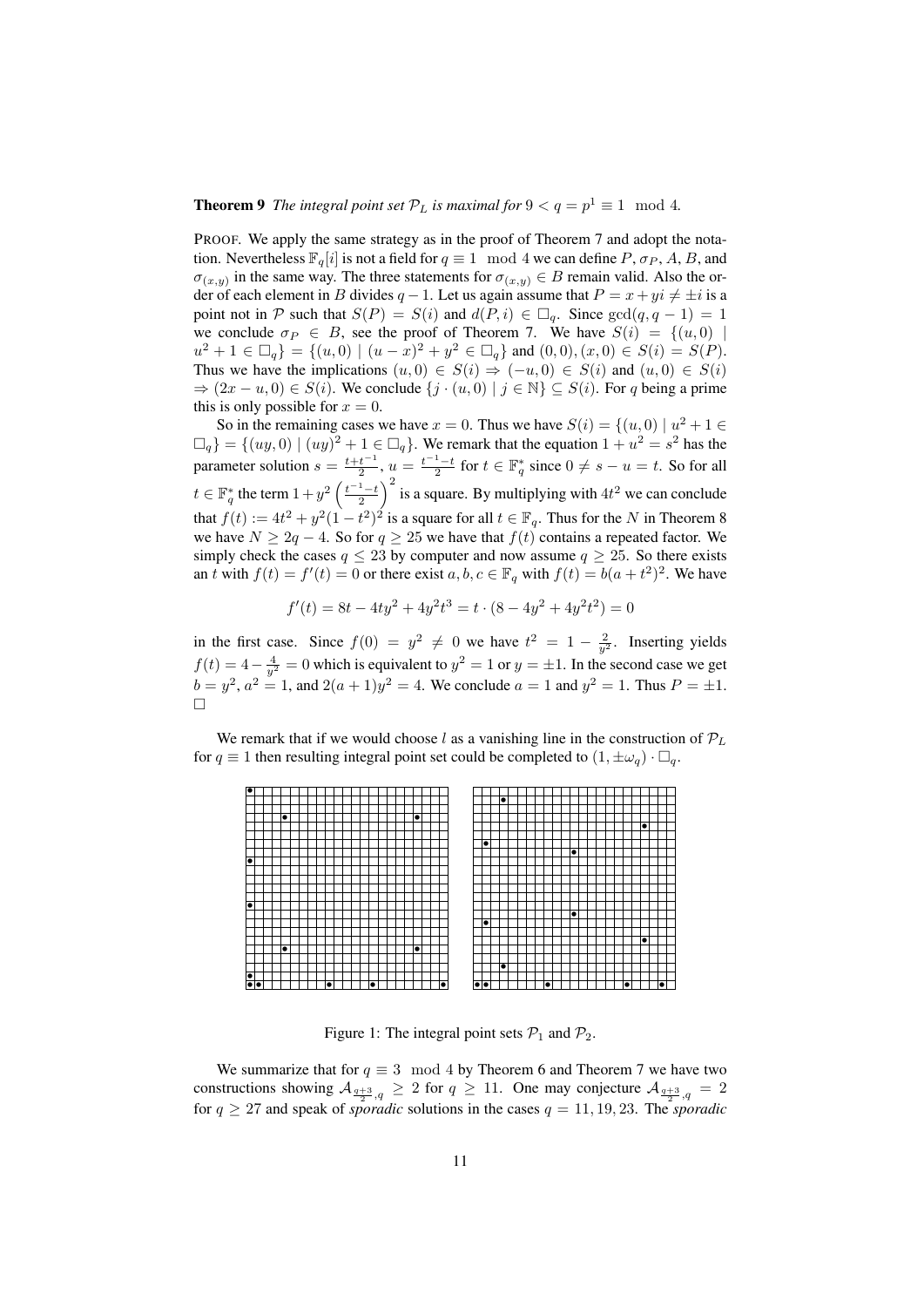solutions also have a nice geometric pattern. By  $z_{11}$ ,  $z_{19}$ , and  $z_{23}$  we denote an arbitrary generator of the multiplicative group  $N^{-1}(1)$  in  $\mathbb{F}_{11}[i]$ ,  $\mathbb{F}_{19}[i]$ , and  $\mathbb{F}_{23}[i]$ , respectively. For  $q = 23$  the examples are given by

$$
\mathcal{P}_1 = \{0\} \cup 1 \cdot \langle z_{23}^6 \rangle \cup 3 \cdot \langle z_{23}^6 \rangle \cup 9 \cdot \langle z_{23}^6 \rangle
$$

and

$$
\mathcal{P}_2 = \{0\} \cup 1 \cdot \langle z_{23}^8 \rangle \cup 2 \cdot z_{23}^4 \cdot \langle z_{23}^8 \rangle \cup 6 \cdot z_{23}^4 \cdot \langle z_{23}^8 \rangle \cup 8 \cdot \langle z_{23}^8 \rangle,
$$

see Figure 1. For  $q = 19$  one of the two examples has a similar shape and is given by

$$
\mathcal{P}_3 = \{0\} \cup 1 \cdot \langle z_{19}^4 \rangle \cup 3 \cdot \langle z_{19}^4 \rangle,
$$

see Figure 2.

| $\bullet$ |  |  |  |  |  |  |  |  |  |
|-----------|--|--|--|--|--|--|--|--|--|

Figure 2: The integral point set  $\mathcal{P}_3$ .

The second sporadic example  $\mathcal{P}_4$  for  $q = 19$  and the sporadic example  $\mathcal{P}_5$  for  $q = 11$  have a different geometric pattern. They are subsets of  $N^{-1}(1) \cup \overline{\mathbb{F}}_q \subset \mathbb{F}_q[i]$ , see Figure 3.

| ۱o                   |  |                    |  |  |  |  |  |           |  |  |
|----------------------|--|--------------------|--|--|--|--|--|-----------|--|--|
|                      |  | ٠                  |  |  |  |  |  | $\bullet$ |  |  |
|                      |  |                    |  |  |  |  |  |           |  |  |
|                      |  |                    |  |  |  |  |  |           |  |  |
|                      |  |                    |  |  |  |  |  |           |  |  |
|                      |  |                    |  |  |  |  |  |           |  |  |
|                      |  |                    |  |  |  |  |  |           |  |  |
|                      |  |                    |  |  |  |  |  |           |  |  |
|                      |  |                    |  |  |  |  |  |           |  |  |
|                      |  |                    |  |  |  |  |  |           |  |  |
|                      |  |                    |  |  |  |  |  |           |  |  |
|                      |  |                    |  |  |  |  |  |           |  |  |
|                      |  |                    |  |  |  |  |  |           |  |  |
|                      |  |                    |  |  |  |  |  |           |  |  |
|                      |  |                    |  |  |  |  |  |           |  |  |
|                      |  |                    |  |  |  |  |  |           |  |  |
|                      |  | ٠                  |  |  |  |  |  | ا کا      |  |  |
| $\overline{\bullet}$ |  |                    |  |  |  |  |  |           |  |  |
| $\overline{\bullet}$ |  | $\bullet  \bullet$ |  |  |  |  |  | ١è        |  |  |

Figure 3: The integral point sets  $P_4$  and  $P_5$ .

# 5 Remarks on integral point sets over  $\mathbb{E}^2$

It is interesting to mention that the situation for integral point sets in  $\mathbb{E}^2$  is somewhat similar. Since we have an infinite of points there must not be an integral point set of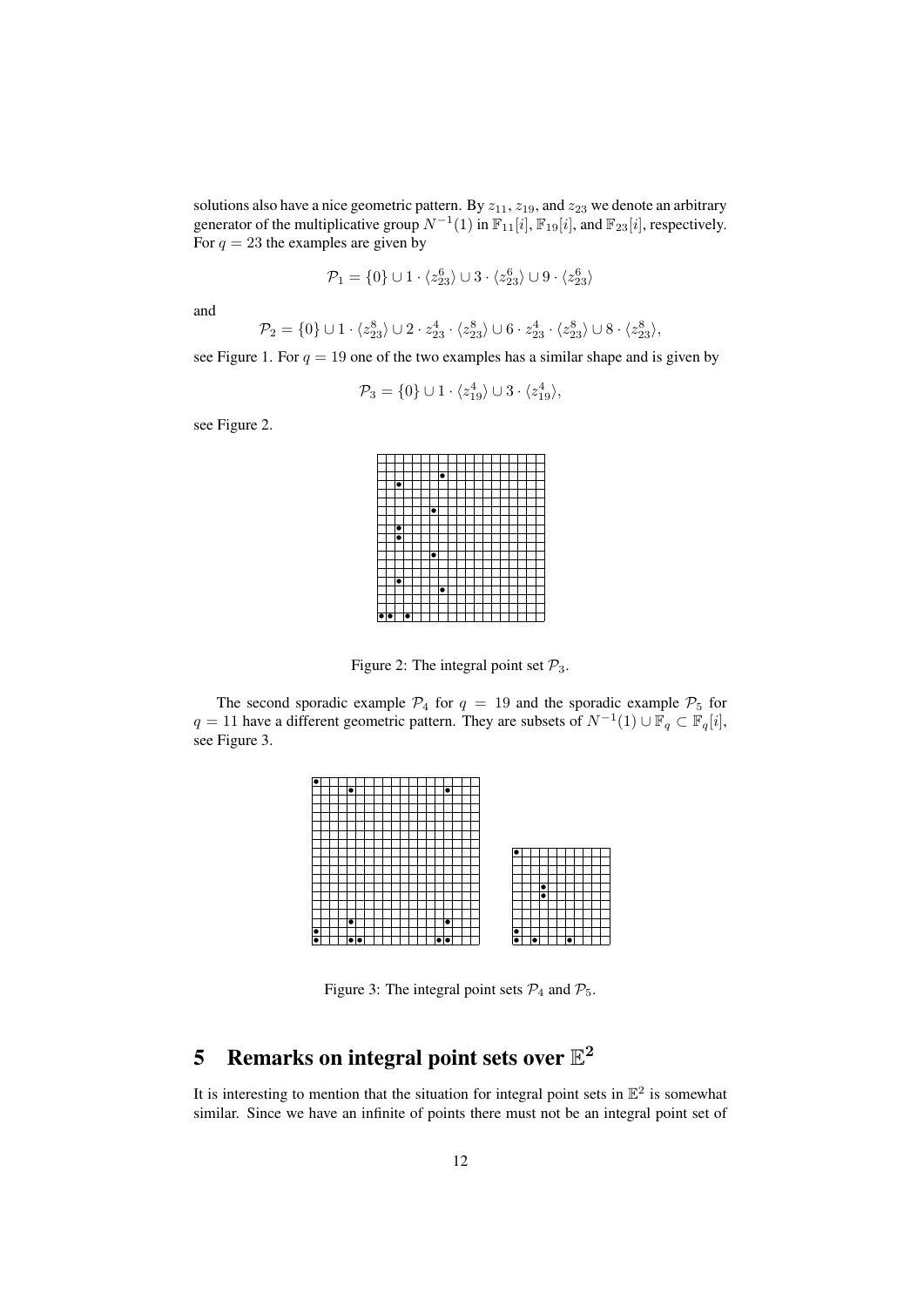maximum cardinality. So here we ask for the minimum possible diameter  $d(2, n)$  of an integral point set in the Euclidean plane  $\mathbb{E}^2$  with pairwise integral distances, where the diameter is the largest occurring distance. Without any extra condition  $n$  points on a line would yield an integral point set with small diameter. To make it more interesting one forces integral point sets in  $\mathbb{E}^2$  to be two dimensional. Here all known non-collinear examples of integral point sets with minimum diameter consist of a line with  $n - 1$ points and one point apart, see [21, 26]. If we forbid 3 points to be collinear integral point sets on circles seem to be the examples with minimum diameter. The situation stays more or less the same if we consider integral point sets over  $\mathbb{Z}^2$ . These results on the structure of integral point sets over  $\mathbb{E}^2$  or  $\mathbb{Z}^2$  are up to now only conjectures which are verified for the first few numbers  $n$  of points. So this is one motivation to study integral point sets over  $\mathbb{F}_q^2$  in the hope that here the situation is easier to handle.

Besides the characterization of the inclusion-maximal integral point set with largest or second largest cardinality another interesting question is the characterization of those inclusion-maximal integral point sets with minimum cardinality. From our data we may conjecture that for  $q \ge 11$  we have  $A_{q,s} = 0$  for  $s \le 6$ . Again we can compare this situation to the situation in  $\mathbb{E}^2$ . A result due to Almering [1] is the following. Given any integral triangle  $\Delta$  in the plane, the set of all points x with rational distances to the three corners of  $\Delta$  is dense in the plane. Later Berry generalized this results to to triangles where the squared side lengths and at least one side length are rational. In  $\mathbb{Z}^2$  the situation is a bit different. In [16] the authors search for inclusion-maximal integral triangles over  $\mathbb{Z}^2$ . They exist but seem to be somewhat rare. There are only seven inclusion-maximal integral triangles with diameter at most 5000. The smallest possible diameter is 2066. In a forthcoming paper [19] one of the authors has extended this list, as a by-product, up to diameter 15000 with in total 126 inclusion-maximal integral triangles. So is very interesting that we have the following lemma:

**Lemma 8** If  $P$  is an inclusion-maximal integral point set over  $\mathbb{F}_q^2$  for  $q \geq 5$  then we *have*  $|\mathcal{P}| \geq 5$ *.* 

PROOF. For small q we use our classification of maximal integral point sets over  $\mathbb{F}_q^2$ . If 2|q then the only inclusion maximal integral point set over  $\mathbb{F}_q$  has size  $q^2$ . So we assume w.l.o.g. that  $q$  is odd. Clearly an integral point set of cardinality 1 is not inclusion maximal. An integral point set  $P$  of cardinality two can be completed by all other points on the line defined by  $P$ . The similar statement holds for three collinear points. So let us assume that we have an inclusion maximal integral triangle  $\Delta =$  $\{p_1, p_2, p_3\}$  over  $\mathbb{F}_q^2$ . Let l be the line through  $p_2$  and  $p_3$ . Starting from point  $p_1$ there are at least  $\frac{q+1}{2}$  integral directions. Lets draw lines through  $p_1$  for these integral directions. Two of them meet  $p_2$  and  $p_3$ , respectively. Since at most of the remaining directions can be parallel to l we can expand  $\Delta$  by least  $\frac{q-5}{2} > 1$  points if  $q \ge 7$ . We remark that for suitable large q the cardinality  $|\mathcal{P}| = 4$  may be only possible if  $\mathcal P$  is a point set without a collinear triple. W.o.l.g.  $\mathcal{P} = \{P_1, P_2, P_3, P_4\}$  where  $P_1, P_2 \in \mathbb{F}_q$ and  $P_3, P_4 \notin \mathbb{F}_q$ . The line through  $P_3$  and  $P_4$  intersects the line  $\mathbb{F}_q$  in a point  $P_5 \in \mathbb{F}_q$ . Since  $\mathcal{P} \cup \{P_5\}$  is an integral point set and  $P_5 \notin \mathcal{P}$  we have the stated result.

## References

[1] J. H. J. Almering. Rational quadrilaterals. *Nederl. Akad. Wet., Proc., Ser. A*, 66:192–199, 1963.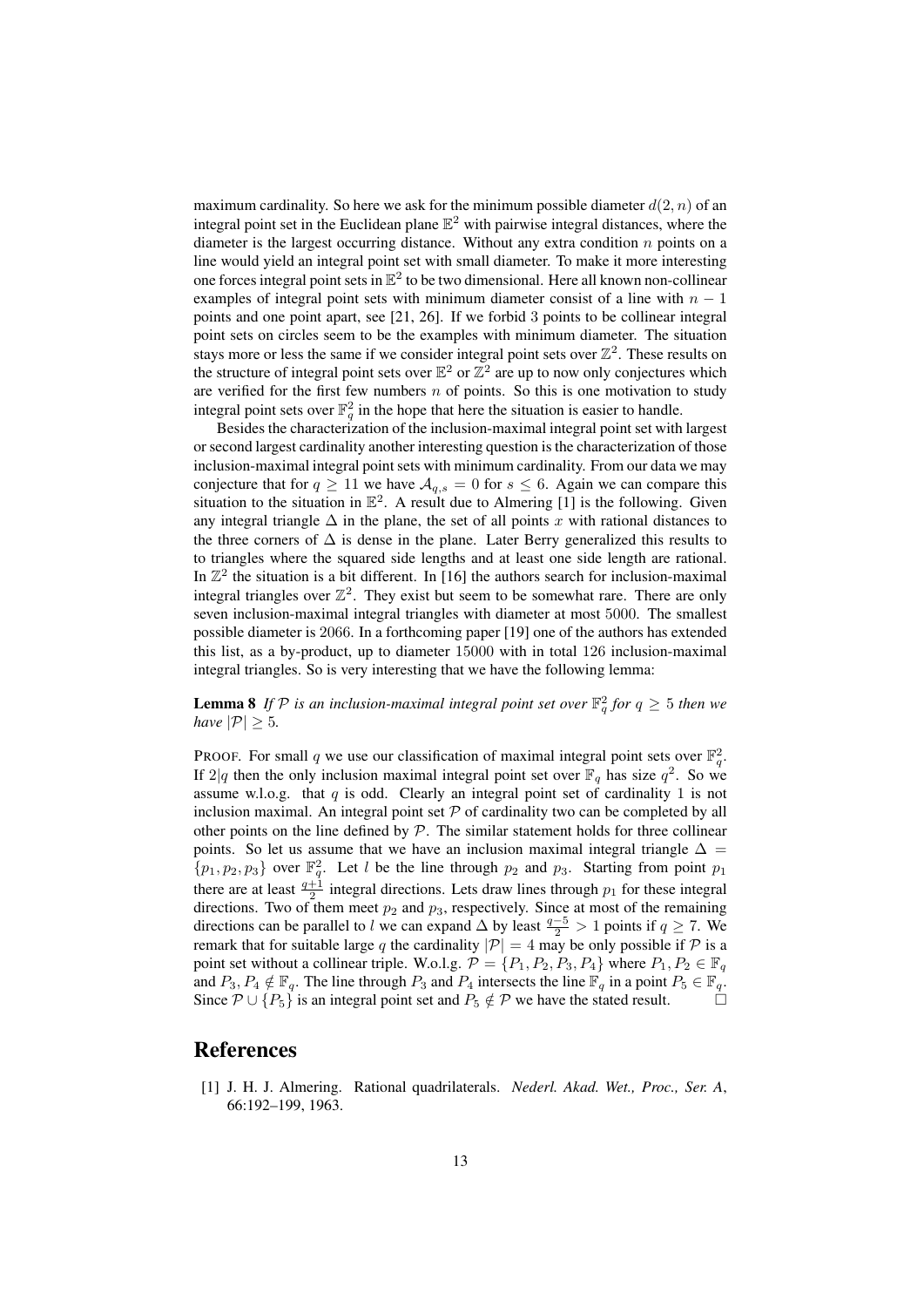- [2] A. Antonov and M. Brancheva. Algorithm for finding maximal Diophantine figures. In *Spring Conference 2007 of the Union of Bulgarian Mathematicians*, 2007.
- [3] R. Baker, G. Ebert, J. Hemmeter, and A. Woldar. Maximal cliques in the Paley graph of square order. *J. Stat. Plann. Inference*, 56(1):33–38, 1996.
- [4] S. Ball. The number of directions determined by a function over a finite field. *J. Comb. Theory, Ser. A*, 104(2):341–350, 2003.
- [5] A. Blokhuis. On subsets of  $GF(q^2)$  with square differences. *Indag. Math.*, 46:369–372, 1984.
- [6] A. Blokhuis, S. Ball, A. Brouwer, L. Storme, and T. Szőnyi. On the number of slopes of the graph of a function defined on a finite field. *J. Comb. Theory, Ser. A*, 86(1):187–196, 1999.
- [7] R. Bruck. Finite nets. II: Uniqueness and imbedding. *Pac. J. Math.*, 13:421–457, 1963.
- [8] L. Carlitz. A theorem on permutations in a finite field. *Proc. Amer. Math. Soc.*, 11:456–459, 1960.
- [9] S. Dimiev. A setting for a Diophantine distance geometry. *Tensor (N.S.)*, 66(3):275–283, 2005.
- [10] R. K. Guy. *Unsolved problems in number theory. 2nd ed.* Unsolved Problems in Intuitive Mathematics. 1. New York, NY: Springer- Verlag. xvi, 285 p. , 1994.
- [11] H. Harborth. Integral distances in point sets. In *Butzer, P. L. (ed.) et al., Karl der Grosse und sein Nachwirken. 1200 Jahre Kultur und Wissenschaft in Europa. Band 2: Mathematisches Wissen. Turnhout: Brepols*, pages 213–224. 1998.
- [12] H. Harborth, A. Kemnitz, and M. Möller. An upper bound for the minimum diameter of integral point sets. *Discrete Comput. Geom.*, 9(4):427–432, 1993.
- [13] T. Khoon Lim and C. Praeger. On generalised Paley graphs and their automorphism groups. *ArXiv Mathematics math/0605252*, May 2006.
- [14] V. Klee and S. Wagon. *Old and new unsolved problems in plane geometry and number theory.* The Dolciani Mathematical Expositions. 11. Washington, DC: Mathematical Association of America. xv, 333 p. , 1991.
- [15] A. Kohnert and S. Kurz. Integral point sets over Z m n . *Electronic Notes in Discrete Mathematics*, 27:65–66, 2006.
- [16] A. Kohnert and S. Kurz. A note on Erdös-Diophantine graphs and Diophantine carpets. *Mathematica Balkanica*, 20(3-4), 2006.
- [17] T. Kreisel and S. Kurz. There are integral heptagons, no three points on a line, no four on a circle. *submitted*, 2006.
- [18] S. Kurz. Integral point sets over finite fields. (preprint).
- [19] S. Kurz. On generating integer heronian triangles. (in preparation).